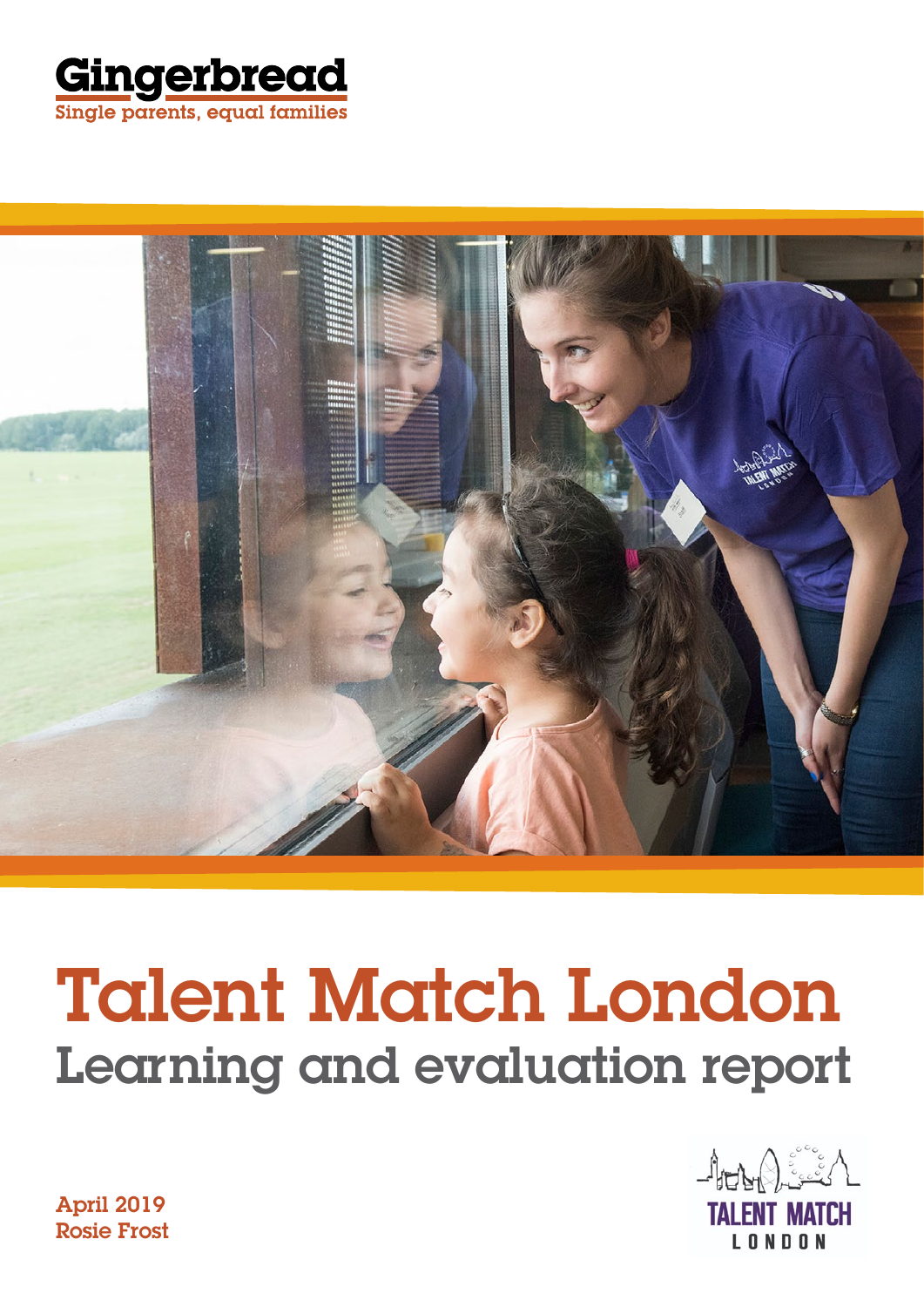## About Gingerbread

Gingerbread is the leading national charity working with single parent families. Our mission is to champion and enable single parent families to live secure, happy and fulfilling lives.

Since 1918 we've been supporting, advising and campaigning with single parents to help them meet their family's needs and achieve their goals.

We want to create a world in which diverse families can thrive. We won't stop working until we achieve this vision. Whatever success means for a single parent – a healthy family, a flexible job, stable finances or a chance to study – we work with them to make it happen.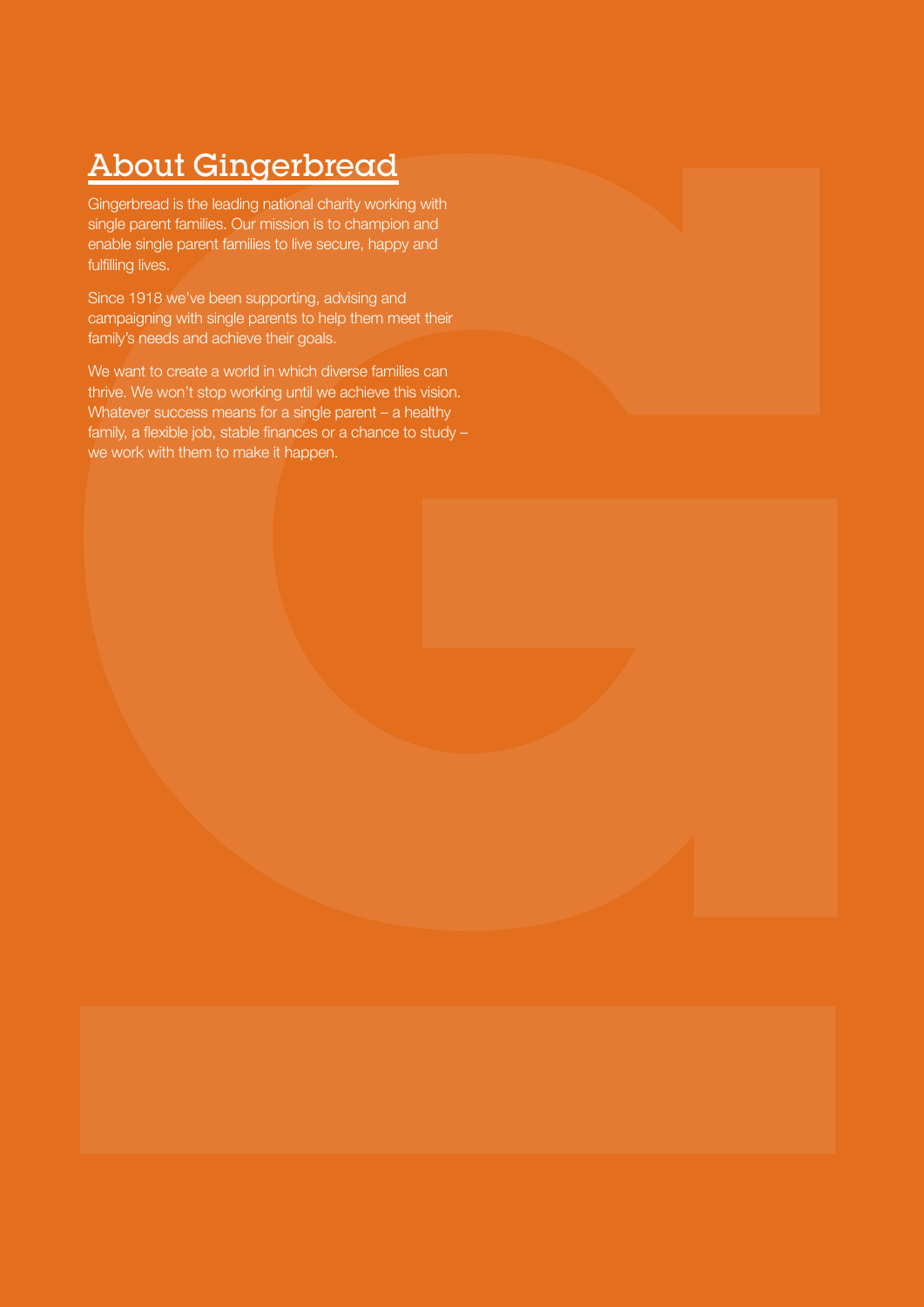## **Contents**

| <b>Foreword from Rosie</b>                                            | 4  |
|-----------------------------------------------------------------------|----|
| <b>Executive Summary</b>                                              | 5  |
| <b>Introduction</b>                                                   | 7  |
| <b>Methodology</b>                                                    | 8  |
| Context for young single parents                                      | 10 |
| What we already know                                                  | 10 |
| What we have learnt about the context for young single parents        | 10 |
| <b>Key findings</b>                                                   | 13 |
| What works about Talent Match London for young single parents?        | 13 |
| What doesn't work about Talent Match London for young single parents? | 15 |
| <b>Learning and recommendations</b>                                   | 21 |
| Employability programmes working with young single parents            | 21 |
| Gingerbread                                                           | 25 |
| <b>Appendix</b>                                                       | 27 |
| <b>References</b>                                                     | 31 |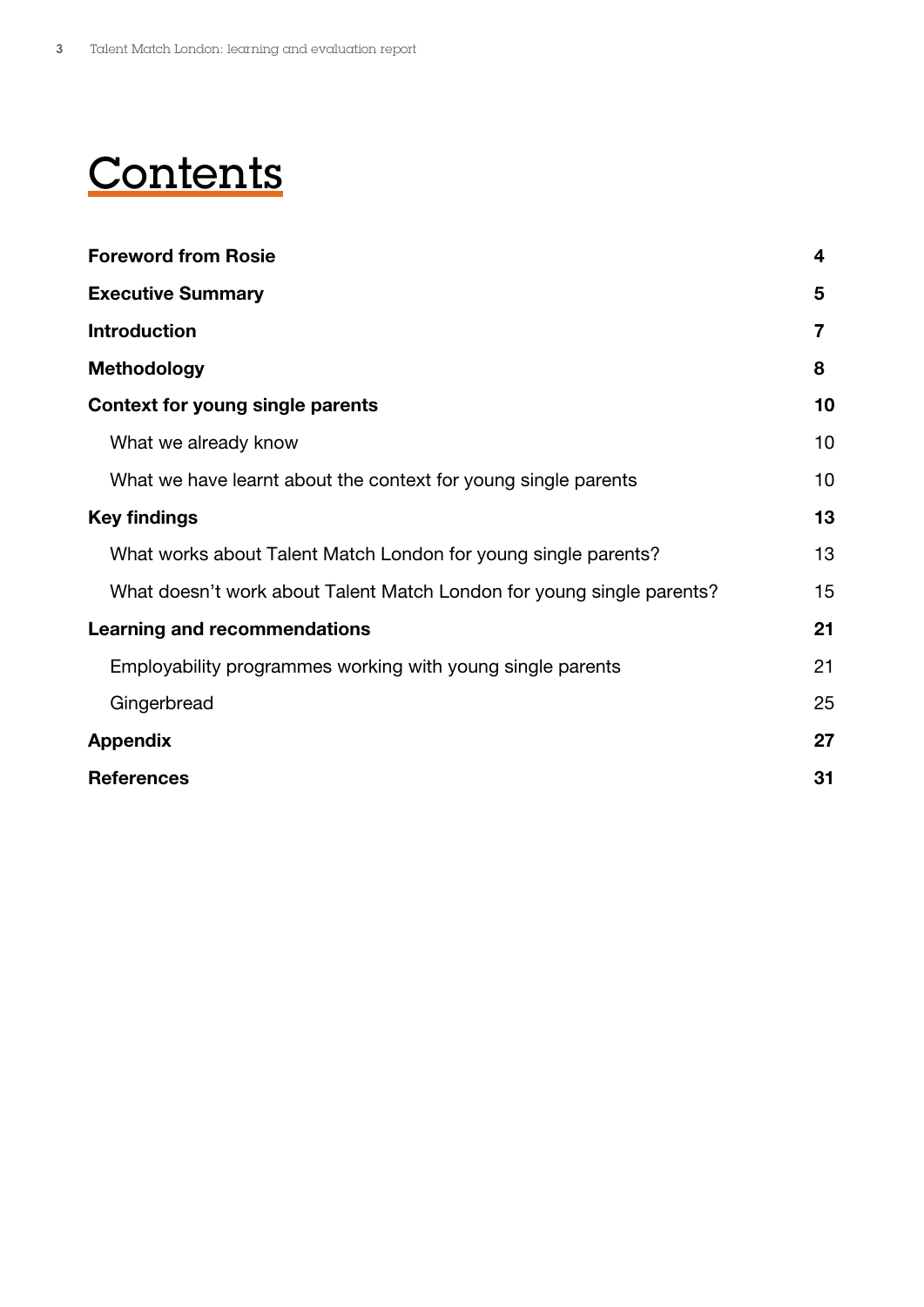## Foreword from Rosie

We are delighted to share the learning from delivering Talent Match London Programme to support young single parent's journey to employment. During 2018/19 we have undertaken a significant review of Gingerbread's services, offer, and support for single parent families to inform the delivery of our new strategy. The evaluation of Talent Match London has significantly contributed to our understanding of single parent needs and specifically the role they want Gingerbread to play in supporting them to live happy, secure and fulfilling lives.

In 2018 we took the difficult decision to wind down our work delivering employment contracts to support single parent families re-enter employment. Through significant research and consultation with single parents we identified that as only national organisation focused on single parent families our focus must be on how we change systems and structures that can affect sustainable change. Currently we spend over 50% of our resources and energy on supporting around 1000 parents a year through employment contracts. While this work undoubtedly delivers value for those individual families, it is limited in achieving the change and ambition that Gingerbread has set out in its strategy.

The Talent Match evaluation highlights that young single parents require support to address additional areas of disadvantage as compared to older parents, build their confidence, and practical support to help them plan for the future. Gingerbread provides excellent tailored advice, a community of single parents, and sign posting to other services to begin their journey to employment. However, the evaluation also highlights that we are not best placed to provide the later stages of their journey into employment including careers advice, work placement, or in work support. The evaluation also highlights we must work more effectively in partnership to reach young single parents as they do not necessarily identify as single parents first and foremost.

Using our learning from the Talent Match evaluation, additional research, and ongoing evaluation activities we have developed a change framework that provides an overview of how Gingerbread will deliver its 2018 – 2021 strategy. It highlights shared short-term and long-term outcomes that we will work to deliver across our movement, services, policy, influencing and campaigns. We will focus on supporting single parents to enhance their financial well-being and personal confidence. We will support single parent families to improve their relational and emotional well-being. And our policy and campaigns work will improve the position for single parent families in society.

We are delighted to have had the opportunity to work closely with London Youth and the Talent Match London Programme. Their support to reach and understand young single parents has been invaluable and their open approach to learning has played a significant role in us developing our new strategy. We hope this evaluation report is useful to other agencies supporting young single parents.

Rosie Ferguson Chief Executive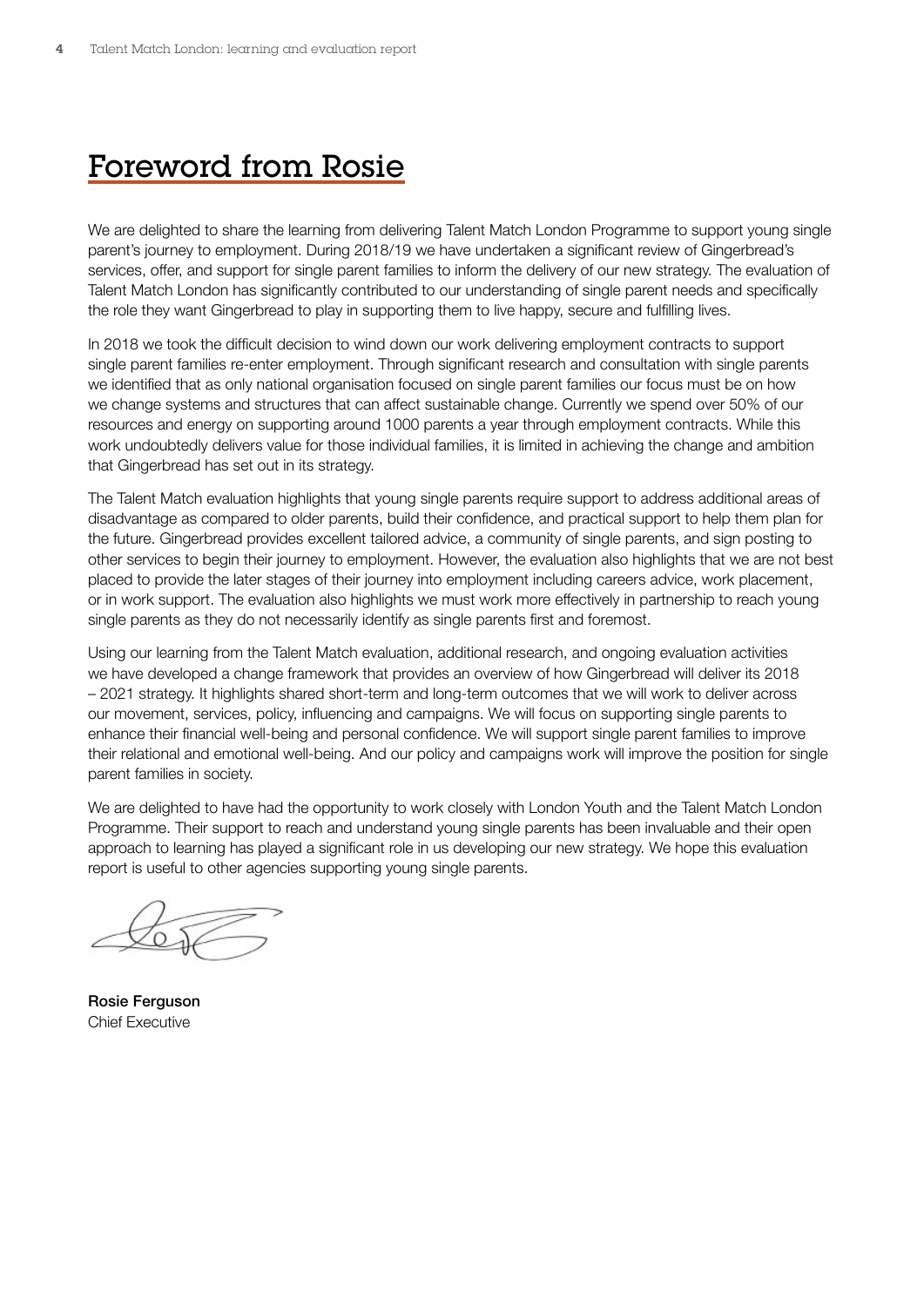## <span id="page-4-0"></span>Executive summary

From 2014 – 2018, Gingerbread delivered Talent Match London to young single parents across 9 (revised to 7) boroughs in the capital. This report summarises the evaluation we conducted at the end of the project, to understand what was and wasn't successful with the delivery, and to capture wider learning about working with young single parents, specifically on employability programmes. We conducted 12 interviews for this project, with participants, and internal and external professionals with experience working with young single parents.

## Context for young single parents

Young single parents operate in difficult context; the current social and political climate of welfare cuts, a housing crisis in London, mental health needs, and the lack of affordable childcare. Our research found that many of the parents we spoke to didn't identify as single parents. In some cases, this was due to being in more fluid and less clearly-defined relationships with their children's other parent. Some also felt that the definition of a single parent was someone who had no support from anyone, and so didn't identify as such because they had family help.

Young single parents are hard to identify for external organisations, particularly when they don't identify as single parents themselves, and were hard to recruit to Talent Match. There is no clear route to access them or straightforward referral path because they slip through gaps in the system. They leave education when they become parents and so are not served by educational providers; parents with young children receive benefits without the conditionality of job seeking and so aren't in contact with the Job Centre; and they receive health care up to and immediately after their child is born but this drops off as the child gets older.

Young single parents are also particularly at financial risk. They have limited experience of navigating the systems of social protection that are available to them, and of managing their lives, including their money. Few have a formal child maintenance agreement in place – this is likely due to their more fluid relationships, an expensive and difficult to challenge system, and because a young other parent is less likely to have income to give. Finally, young single parents also face a double support gap and so are more at risk of isolation. On one hand, they lose friendships with their non-parent peers as their different experiences become more pronounced, and they also feel stigmatised and excluded from parent spaces due to their youth.

### What worked?

The programme worked best for parents who had stability in their lives and a strong support network, allowing them to focus on developing their employability. The intensive, 1-2-1 support available through the programme helped to guide them on their journey of change and the length of the project allowed for set-backs and genuine progress. Participants developed good relationships with the diligent and dedicated project officers. All participants could identify some personal development outcomes as a result of participating in the programme, regardless of whether they achieved a job outcome. The flexibility of the programme was important to engage and tailor to young single parent needs. The Marks & Starts work experience programmes gave participants a supportive first experience of work.

## What didn't work?

There were challenges with reaching and recruiting young single parents and significant challenges with sustaining engagement and parents achieving positive pathways. In light of this, Gingerbread's targets were profiled at the start of the fifth year of delivery. Professionals working with young single parents said that their clients often had additional external challenges including housing and debt, which meant that they struggled to focus on the programme. These parents required intensive 1-2-1 support to engage them and help them reach stability, which the project officers delivered at the expense of time spent developing employability. Talent Match London's Journey of Change anticipated working in group settings to provide support to young people on their employment journey. For single parents, the amount of group support deliverable is very limited, with parents needing focused support and being unwilling to take on other parents' challenges alongside their own.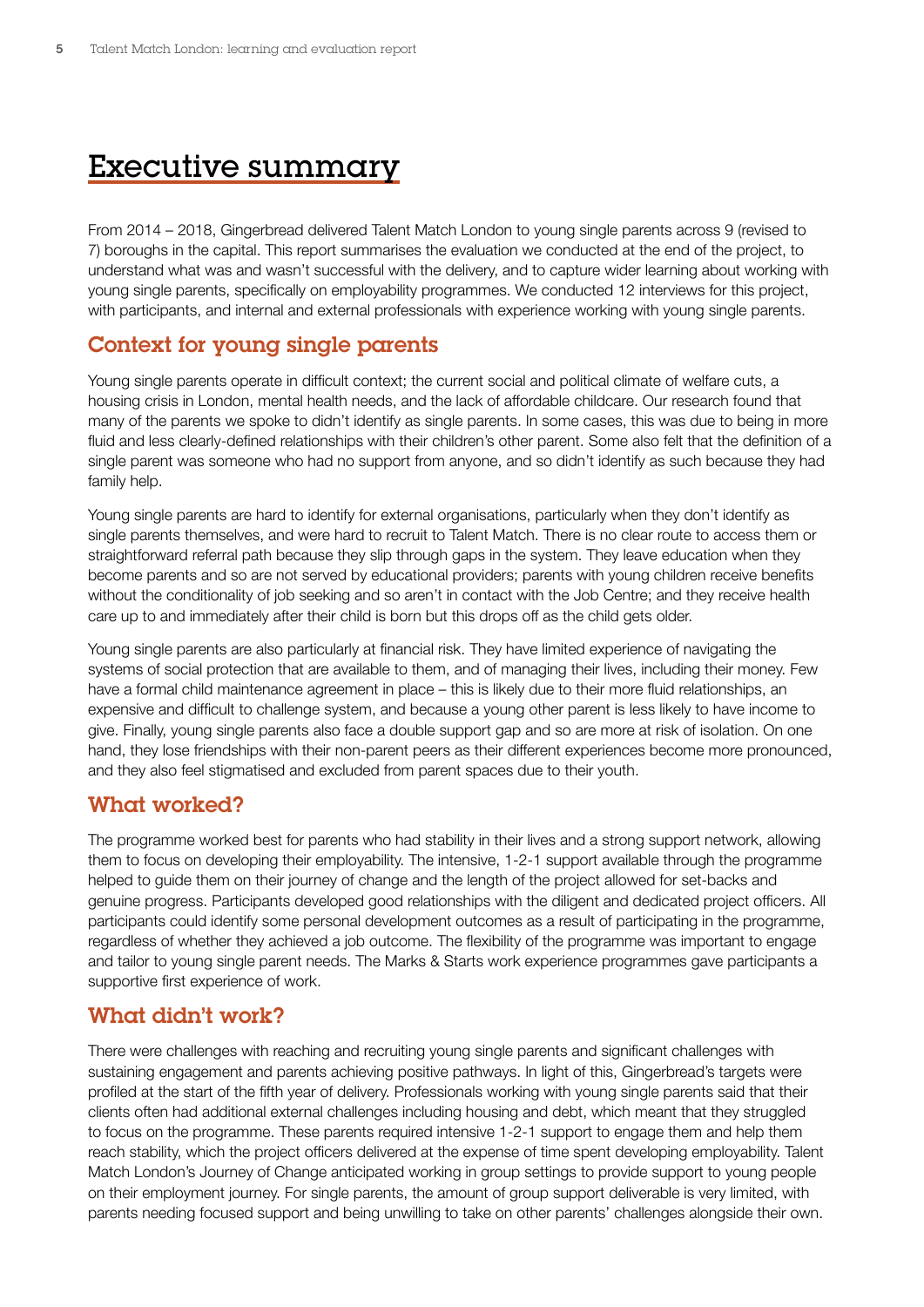The need to access flexible, appropriate, and local childcare also limited participant opportunities to attend group work, training, work placements, and to move into work. We did not have a wide enough range of partnerships with employers, educational providers, and referral partners to be able to deliver all components of the programme at scale.

## Learning for employability programmes working with young single parents

We have developed the Young Single Parents' Journey of Change, a recommended design template for future employability programmes working with young single parents. This builds on the Talent Match Journey of Change but we have added stages to help young parents stabilise their lives, and gain additional educational and work experience, and have adapted existing stages to better recruit and serve this group. The journey for young single parents is longer and highly likely to be subject to set-backs. Through the evaluation findings we question whether it is feasible to deliver the full journey at once. For many young single parents, the journey would be better and more successfully completed in stages. For example, the first stage could be reaching 'skill-up', identifying short and long-term goals and gaining education and work experience, and the remaining steps could be completed when the parent has more stability or their child is older. Moreover, career aspirations might differ in the short and long term. Our evaluation suggests that in the short term, many young single parents want a job to earn some extra money and gain some work experience, and will look at moving into a more 'skilled' and sustainable career as their children get older.

## Learning for Gingerbread

For Gingerbread, this evaluation had provided learning to influence how we work with young single parents, who have needs that are specific and different from our main beneficiary group.

- Engagement young single parents don't always identify as such and so research that considers messaging, channels, and routes to engagement is required to understand how we reach and engage this group in our wider offer of services.
- Advice young single parents don't use our advice services, particularly the helpline. They often don't identify their need for support and wouldn't identify Gingerbread as a source of support if they don't identify as single parents themselves. We must consider how we can create routes to this service for young single parents and how to make the service relevant and accessible to them
- Campaigns and policy the team has already successfully challenged the government on job seeking requirements for parents on universal credit with young children. Young single parents clearly face a specific set of challenges relating to their age and the age of their children, and there is further work to do in recognising and campaigning on these specific issues.
- Peer support young single parents feel excluded from parent spaces and as such our current model of peer support will not be suitable for them. Gingerbread should consider what other models of peer support might better serve this group, for example trialling digital spaces, as this is a medium that young people are comfortable with and it combats the childcare challenges.
- Strategy this evaluation supports Gingerbread's wider strategic review to wind down the delivery of employment contracts for single parents. This will allow Gingerbread to focus resources towards delivering more sustainable programmes for single parents that support sustainable work, in work progression, and allow us reach a larger number of single parents. Gingerbread is well positioned to work in partnership with other organisations on the 'stability' stage of the Young Single Parent Journey of Change, and to provide advice and information about young single parent needs, to those working with them.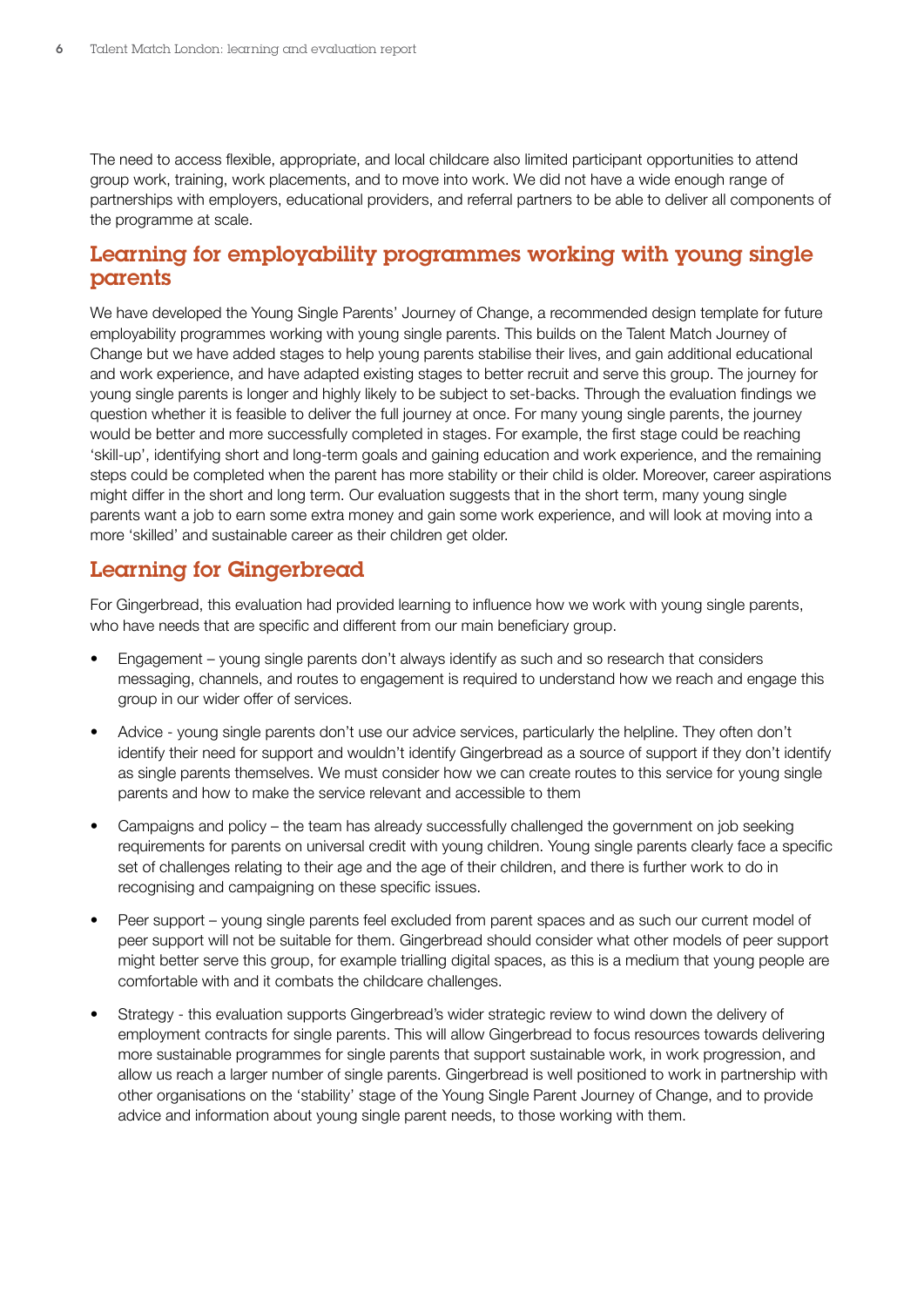## <span id="page-6-0"></span>Introduction

## Design and commissioning process

Talent Match London was initially established as a five year programme to understand what works in supporting long term unemployed young people to progress into fulfilling careers, with a particular focus on young people not engaging with other services, or 'hidden'. It was funded through a £10m investment from the Big Lottery Fund, as part of a £100m investment in the issue nationally. The programme was co-designed with young people, statutory agencies, and employers and London Youth developed a Theory of Change, together with young people and partners.

Through a competitive process in 2012, Gingerbread were selected by London Youth to be a Core Partner of the London programme with a particular focus on understanding the barriers facing young single parents and the role that outreach, personalised support, and engagement with employers can play in delivering long term career outcomes. Gingerbread was also a delivery partner of Talent Match in Greater Manchester.

Through our strategy development process in 2018 we have identified significant areas of learning on our experience of contract design and delivery. Through evaluation across our contract delivery programmes we recognise that we need to do more to: design and fund effective outreach strategies to identify single parents; realistically assess our engagement and outcome targets to reflect the complex and sustained support many parents require to enter employment; and effectively build our internal infrastructure to track participants, measure outcomes, and evidence progress.

## Structure and purpose of the programme

The programme is designed to outreach to young people aged 18-24 who are not in employment, education and training, and are hidden or not proactively seeking support. They are provided with one on one support to move them through the Journey of Change, as they work to identify aims, develop skills and move into employment.

The eight-stage Journey of Change provides a shared set of targets and outcomes for a project which is designed to be flexible and innovative as individual partners require.

### Gingerbread programme targets

The programme went through several changes and adaptions across the five year contract. Gingerbread was initially commissioned to work in a consortium with Barnardo's and Working with Men, to deliver to Talent Match London for young single parents. At the end of year 3 Talent Match London de-commissioned Barnardo's and Working with Men from the consortium as it was not effective at reaching the target group.

Gingerbread's targets were first adapted after year two, as part of a programme wide reprofile for specialist partners, by London Youth. However, through years three and four, Gingerbread continued to struggle and fail to meet its targets. At the start of year five, the targets were reprofiled again, to focus on achieving outcomes for those young single parents who were already successfully engaged with the programme.

As Figure 1 shows, we had significantly more success in reaching our targets in year five, when the numbers were more realistic for the work we were able to deliver, and for our beneficiary group. A key motivation behind this evaluation is to learn from the challenges of meeting Talent Match targets, and to document this learning for future programmes.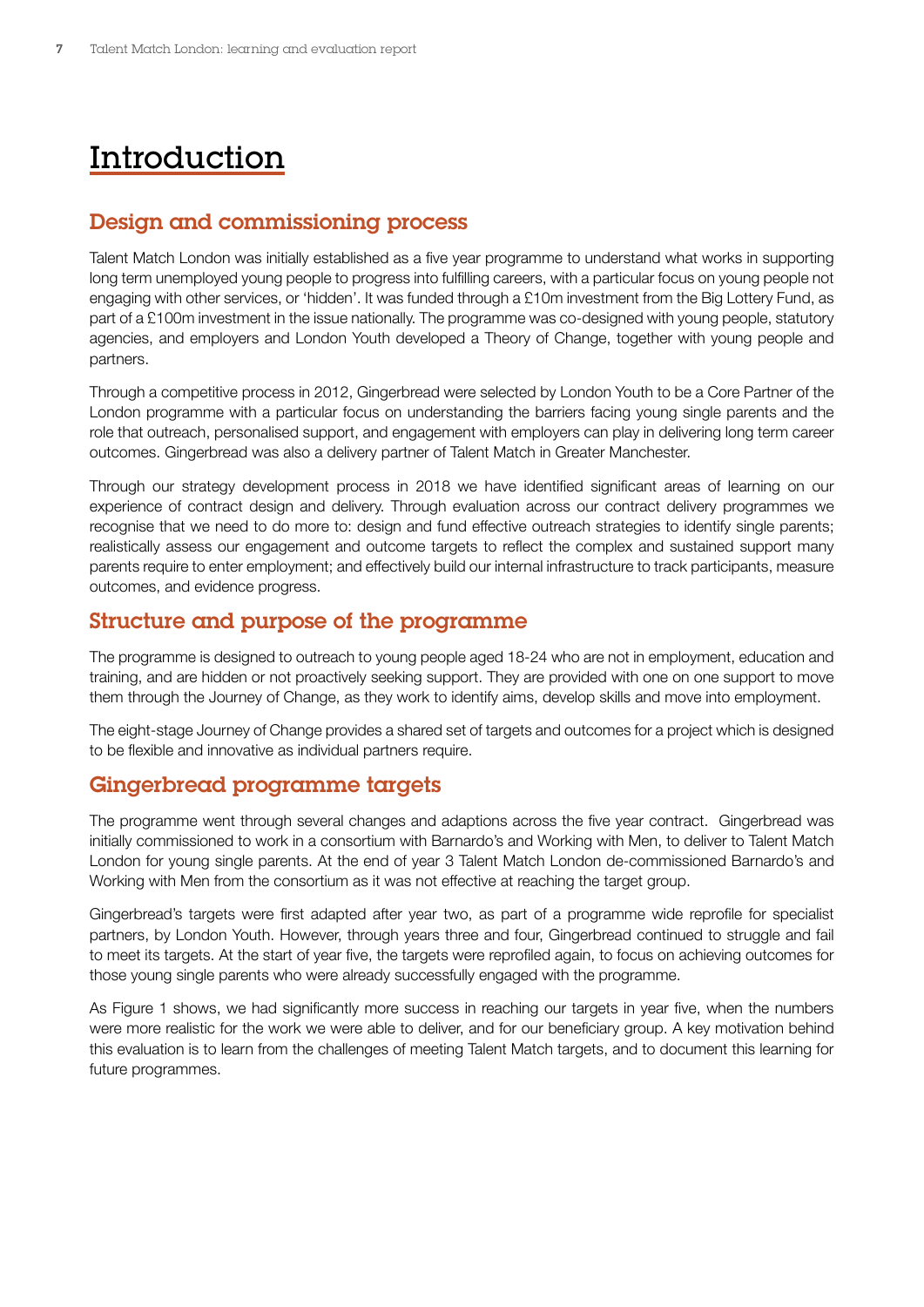| Table 1                                                     | Year $1-2$<br>target | Year 1<br>actual | Year 2<br>actual         | <b>Year 3</b><br>target<br>revised | Year 3<br>actual | Year 4<br>target | Year 4<br>actual | <b>Year 5</b><br>target<br>revised | <b>Year 5</b><br>actual |
|-------------------------------------------------------------|----------------------|------------------|--------------------------|------------------------------------|------------------|------------------|------------------|------------------------------------|-------------------------|
| Engaged                                                     | 184                  | 49               | No data<br>available     | 80                                 | 26               | 110              | 29               | 61                                 | 61                      |
| Positive pathways                                           | 51                   |                  |                          |                                    |                  |                  |                  |                                    |                         |
| Employment<br>(full time, part-time or self-<br>employment) | 23                   | $\overline{1}$   | $\overline{\phantom{0}}$ | 17                                 | 5                | 29               | 3                | 22                                 | 18                      |
| Sustained employment<br>(at least 6 months)                 | No data<br>available |                  |                          | 2                                  | $\mathbf{1}$     | 15               | $\overline{O}$   | 11                                 | $\overline{7}$          |
| Formal education,<br>apprenticeships                        | No data<br>available |                  | $\overline{\phantom{0}}$ | 9                                  | 3                | 15               | $\overline{2}$   | 17                                 | 13                      |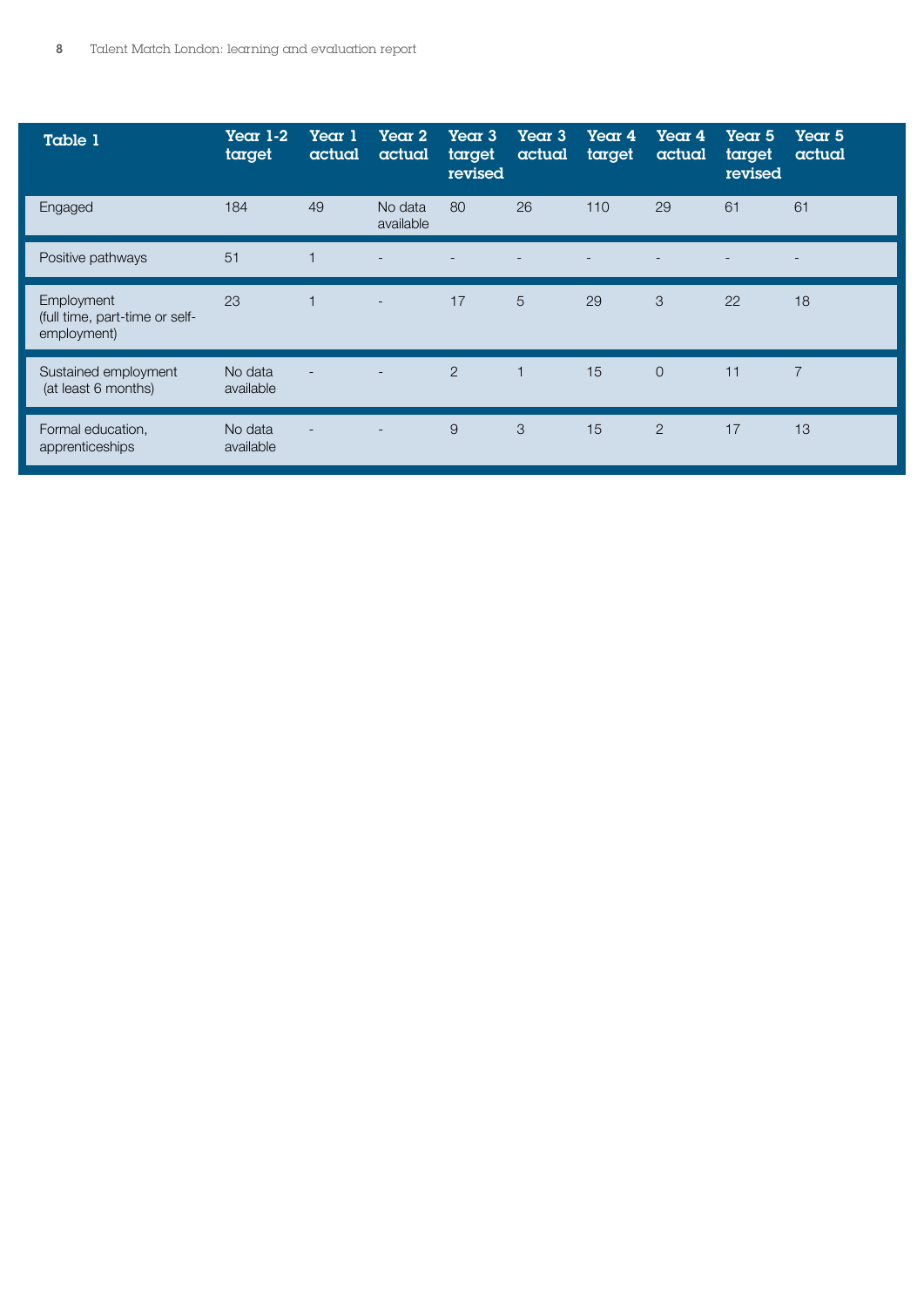## <span id="page-8-0"></span>Methodology

## **Objectives**

As Talent Match comes to a close and we reflect on the successes and challenges of Gingerbread's delivery of the programme, this evaluation aims to record, unpack, and learn from Gingerbread's experience of working with young single parents. We want to apply learning to understand how we can engage more young single parents in Gingerbread's wider offer including information, advice, groups and campaigns, and other employability programmes working with this group.

Therefore the evaluation has three aims:

- Hear in-depth feedback of young single parents' experiences of Talent Match, including barriers to engagement and factors affecting success
- Analyse and understand the reasons for the challenges of this programme
- Learn about working with young single parents for Gingerbread's future work and service design

## Methodology

- Internal evidence review we reviewed all existing documents relating to Gingerbread's work on Talent Match. This included quarterly narrative reports, case studies, and engagement data for the five year programme.
- Qualitative interviews we conducted 12 depth phone interviews that lasted between 30 minutes and an hour, in order to gain detailed insight into the experiences of participants and professionals.
- Discrepancies with the Learning Proposal it was necessary to deviate slightly from the initial research proposal methods. We did not hold a learning workshop, but instead conducted individual interviews with relevant professionals at Gingerbread. For reasons that will be outlined in this report, organising group projects with young single parents is difficult and so for this reason, the 'ideas lab' with participants was replaced by asking the relevant questions in interviews.

### Who we spoke to

We conducted 12 in-depth interviews for this evaluation. Interviews lasted one hour and were either conducted in person or via phone.

Seven of the interviews were with Talent Match participants; two of these were participants who had dropped out of the programme. They came from Enfield, Barnet, Hackney, Newham, Haringey, and Tower Hamlets. They had all been looking to get into work or education when they joined the programme. Two were now enrolled on a university course, two were in part-time employment in retail and three were not in education or training. For the two who had dropped out, one was because they felt they no longer needed the service, and one fell pregnant with her second child. There was also a participant who had dropped out due to mental health issues but had reengaged, and one who took a break while her child was receiving hospital treatment. All of our interview participants were female and were the sole or primary carer of their child(ren). This is representative of the high percentage of female participants on Talent Match and in the single parent population in general.<sup>1</sup>

We also spoke to Gingerbread professionals from the policy and service delivery teams in London and Manchester, who had experience working on Talent Match or with young single parents. Finally, we interviewed an external professional with experience of working with young single parents, who was involved in the Talent Match referral process.

## Why qualitative research?

Qualitative research was chosen as the main methodology for this learning project, due to its ability to capture rich,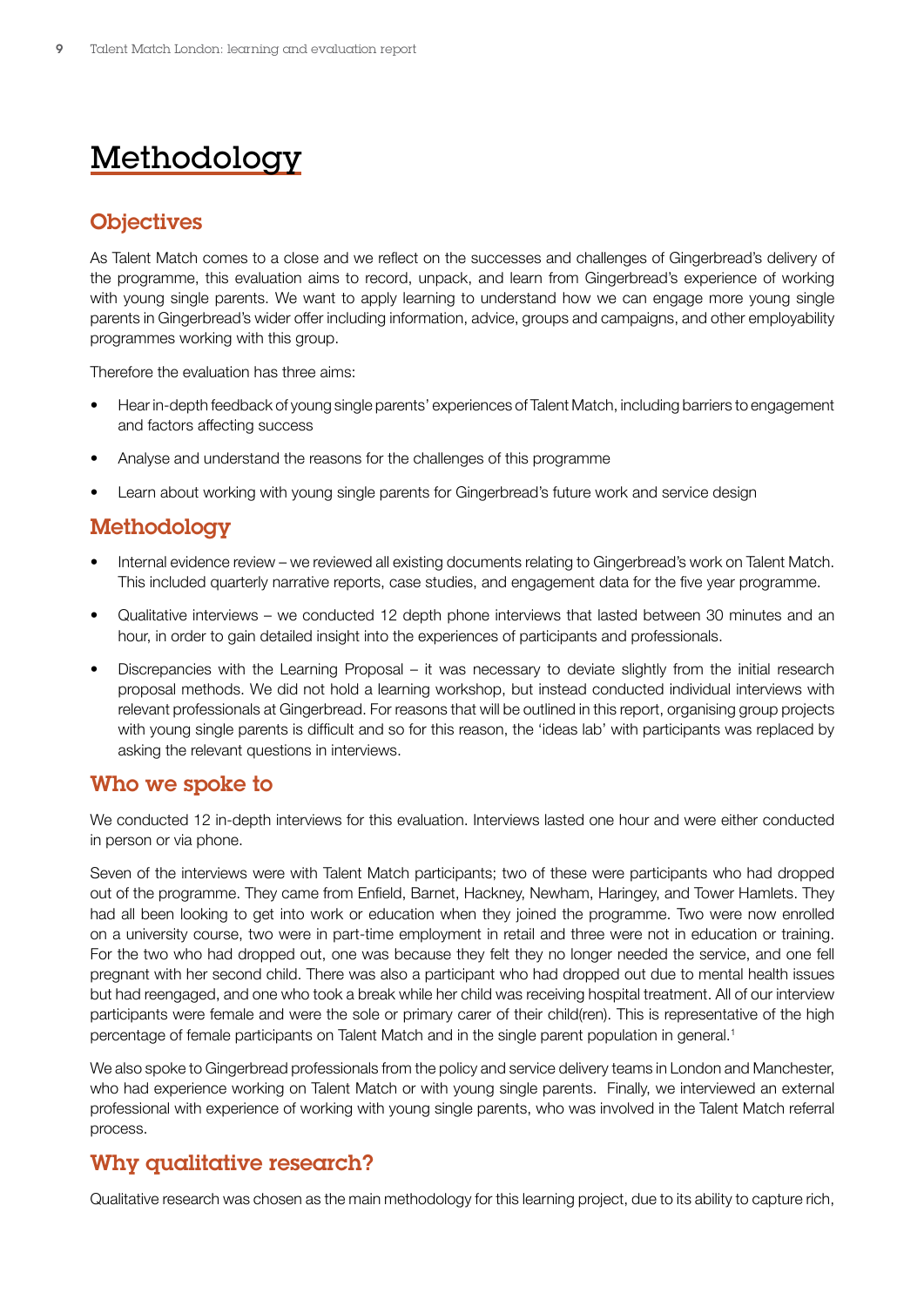descriptive data and a range of experiences, and then to explore these, unpacking the participants' responses in detail. Qualitative approaches aim to map the range of views that exist on an issue rather than the prevalence of those views (which would be measured by a quantitative study such as a survey). This method was particularly appropriate for this project, as we aimed to capture the specificities and nuances of working with young single parents, as well as evaluating the Talent Match programme.

## Ethics and Safeguarding

The evaluation was completed in accordance with ethical research best practice. Participants were given:

- Information about the project and their data rights prior to the interview and were required to give their written and verbal consent to participate. They were free to remove their consent at any time.
- The opportunity to read the report before it was published.
- Aware that the research questions could cause some participants distress, a Safeguarding Plan was put in place, in line with Gingerbread's Safeguarding policy. Participants were informed that if they disclosed a threat of harm to themselves or others, this policy would be followed.

## **Limitations**

- At its strongest, qualitative research is able to reach a 'saturation point', when most of the views and perceptions which may be relevant to the research are uncovered, and conducting further interviews is unlikely to yield any new discoveries. While we did find repetition of themes in the interviews, difficulty recruiting interview participants means that we were unable to reach saturation. Ideally, we would have liked to have interviewed more young single parents, particularly those who had dropped of the programme, to achieve this breadth, as well as more external professionals.
- To get a better understanding of the distance travelled for young single parents completing Talent Match London it would have been useful to conduct qualitative interviews at two points of the programme, during and towards the end. This was not possible due to the commissioning timeframe of the evaluation.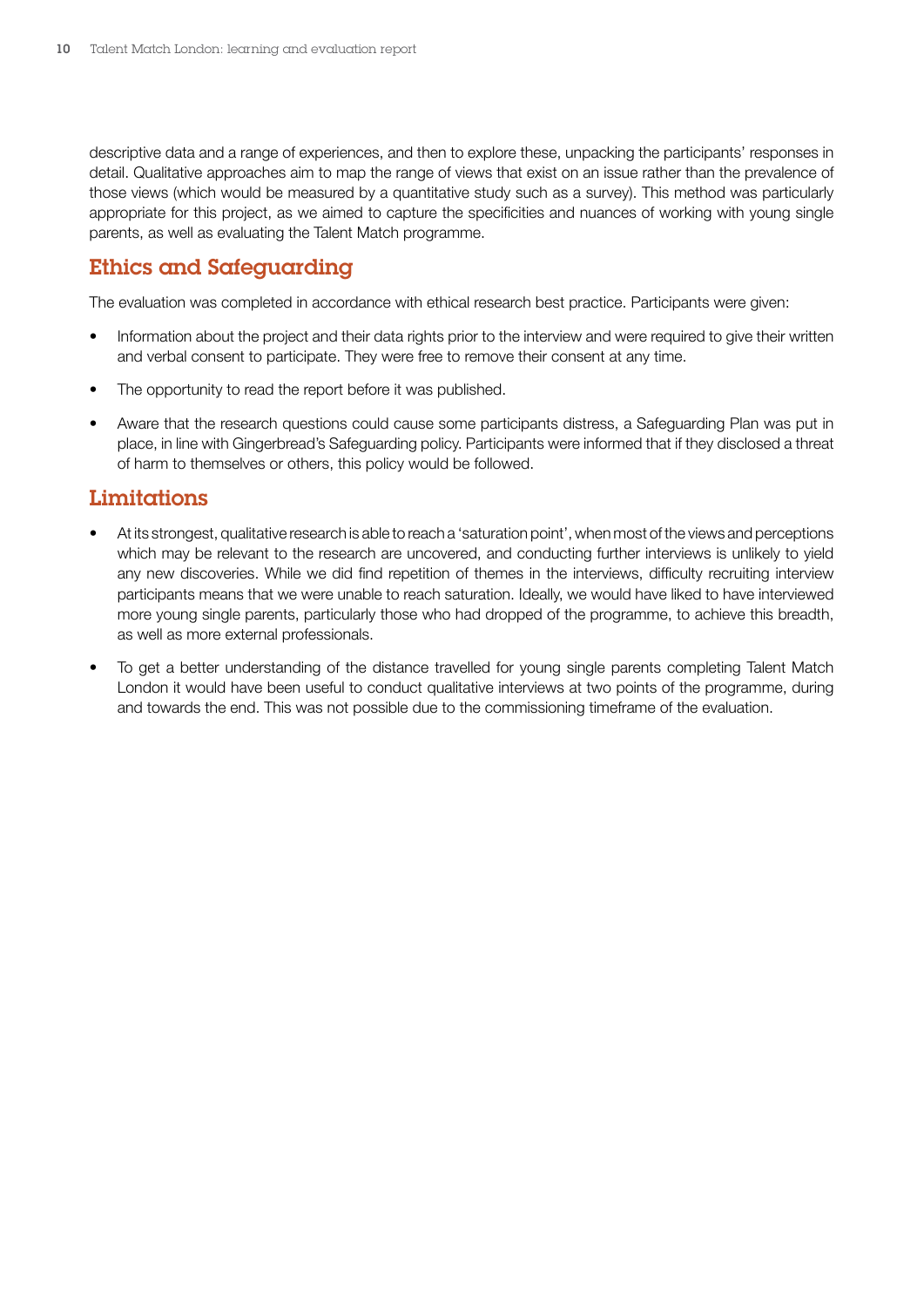## <span id="page-10-0"></span>Context for young single parents

## What we already know

In general, single parents face challenges from the need to balance their work and care responsibilities. Previous Gingerbread research has found that the lack of well-paid, secure, and sustainable work that is flexible to these needs means that many single parents often struggle financially.<sup>†</sup> But young single parents in London face additional or exaggerated challenges.

London is experiencing a housing crisis, with a shortage of social housing and private rents extremely high<sup>i</sup>. The unemployment rate for 18-24 year olds is the highest of any age group<sup>ii</sup>, and parents with young children (the category that most young single parents fall into) are considered furthest from the job market.<sup>iv</sup> Because they have the youngest children, young parents wanting to move into work are the most in need of childcare, of which there is a "chronic shortage" that is affordable and flexible to the needs of single parents.<sup>v</sup> Welfare reform has seen the amount of time that a single parent can care for their children full time and receive benefits decrease. Currently on income support it is until their youngest child is five, and on Universal Credit, this is being reduced to three, with iob preparation mandatory from the year before.

Finally, young parents are impacted by the high cost of living in London and the closure of services such as children's centres, meaning that they suffer disproportionately with social isolation and loneliness<sup>v</sup>.

## What we have learnt about the context for young single parents

The context for young single parents, and how they identify themselves, is particularly useful to understand some of the delivery challenges on Talent Match.

## Identifying as single parents

Participants related to the label of 'single parent' in different ways. Some reject the title because the other parent plays a role in the child's life, and others reject it because they feel that it means they have no support from anyone, including family and friends.

#### "For me single is like, you do everything on your own, you have no support, no one is helping me. We do get help; I wouldn't class that as a single parent." (Talent Match participant)

#### "His dad is here, so I don't class myself as single, even though I do do everything on my own. He does have a father so I wouldn't say I'm a single parent." (Talent Match participant)

Others were ambivalent about the label, feeling that it was something that other people placed on them. On the other hand, some felt that the label accurately described them. There was also a range of emotional responses to the label, from comfort to rejection.

#### "I just see it as it says really, I was brought up in single parent household and it was the norm in a way." (Talent Match participant)

#### "There's like  $\alpha$  stigma attached to it [the label of single parent] isn't there?" (Talent Match participant)

Professionals are equally unclear and diverse in their understandings of young single parents' attitudes to the label, suggesting that this trend extends to the wider young single parent population. This suggests that the programme may have been using terminology that our beneficiaries did not relate to or use. There appears to be a generational discrepancy in how parents relate to the 'single parent' terminology. It would be interesting to examine how differences in terminology impact the beneficiary engagement. From a psychology perspective, becoming a parent for the first time induces a significant transition in how you self-identify and how others identify you. If we fail to capture the varied range of labels that young, first time, single parents start to identity with as a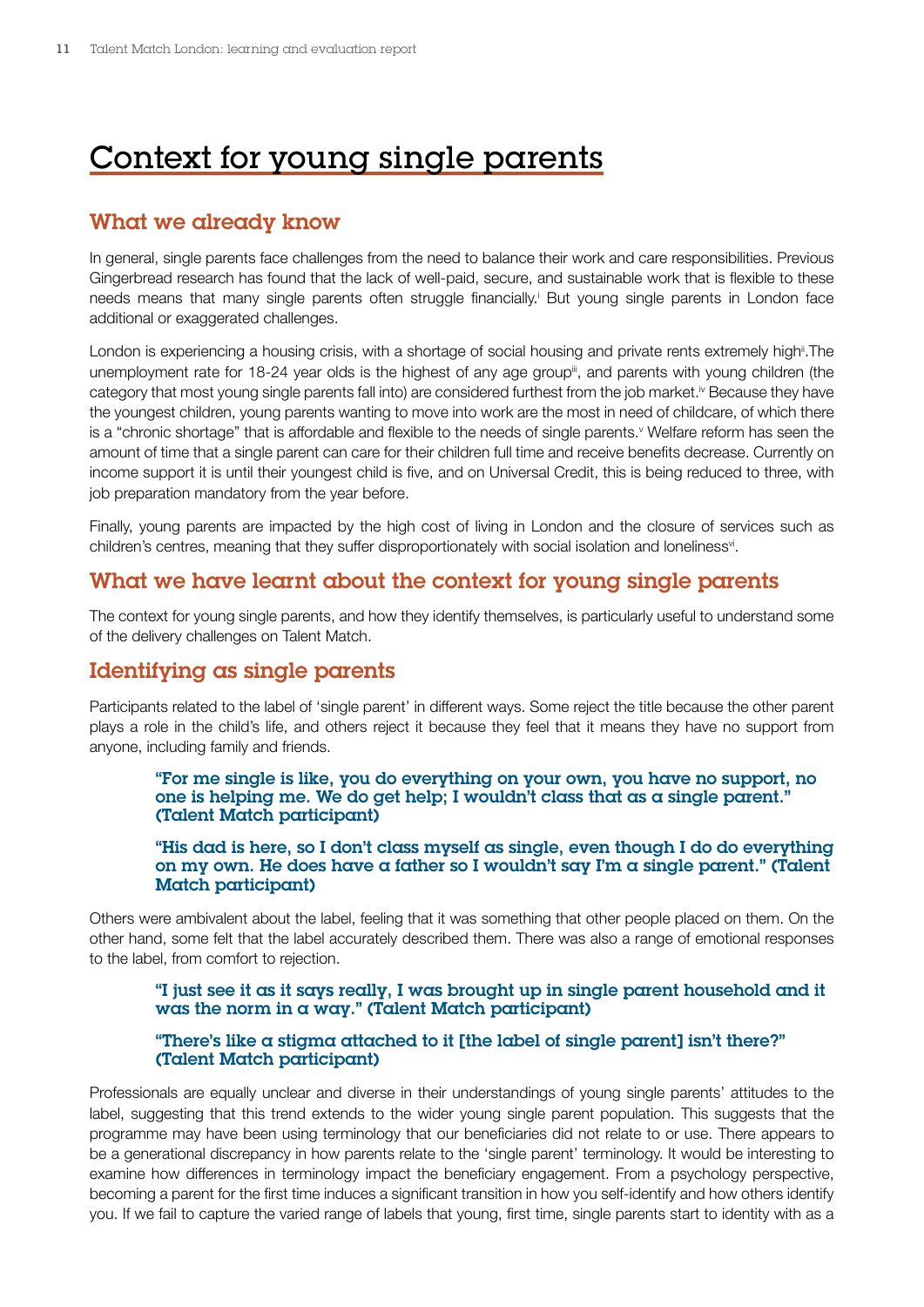result of their transition, we are likely to neglect a large proportion of this population. For Gingerbread, this is an especially important learning for any future work that we might do with young single parents.

### Fluid single parents

A reason for the diverse response to the label of single parent may be because in practical sense, young parent's single parent status is more fluid. Older single parents who make up the majority of the single parent population and who Gingerbread therefore works with most often are more likely to have cohabited and co-parented, and experienced a significant change in circumstances after separation. This was not the case for younger single parents.

We interviewed single parents who had always been a single parent, who were in a relationship with the child's other parent but weren't cohabiting, and those in on-off relationships. They had also re-partnered or had another child with a different parent, with ambiguity about the new partners' parenting responsibilities For example, one of the parents we spoke to was in a relationship with the father of her child but he doesn't live with them and has full time care responsibilities for his mother, meaning that she does the majority of the care work for her children.

#### "No [I don't have a new partner], I'm still seeing [child's name's] father every now and again." (Talent Match participant)

"Yeah, [youngest child's name]'s dad's there. He basically supports both children, he's been a dad to both of them." (Talent Match participant)

"It's a typical young parent situation, on and off. He has got another child, but he sees my son as much as he can." (Talent Match participant)

### Falling through the gaps

We found that young single parents tended to fall through the gaps in support provision, making them harder to identify and engage on Talent Match; there are no clear access or referral routes. They are not on the radar of education providers, having left school to become parents; they receive health care during and after pregnancy but this declines as the baby gets older; and parents with young children are not required to job seek as conditions for their benefits and so are not in regular contact with the Job Centre.

### Financial risk

We found that many young single parents were financially at risk, although they didn't identify this themselves when asked about their biggest challenges. Participants tended have less life experience to be able to navigate the benefits system to maximise their income, and to manage their money.

"I had no interaction with [benefits system], that's why it was so new to me. I didn't know what I was entitled to; I didn't know what I needed to sign up for or anything. I was just like what?!" (Talent Match Participant)

"Under universal credit, they're given all this money, £1600 a month, and they've got to be managing this. The young people I've come across – their money managing skills aren't great. But they've never had that, they've never had to manage their own money before." (Gingerbread professional)

In addition, none of the parents who we spoke to were in receipt of formal and sufficient child maintenance, and the professionals we spoke to said this was an accurate representation of what they see in their work. Less than 40% of single parents are in receipt of child maintenanceviii, but the fluidity of young single parents' relationships could be a contributing factor as to why the figure is so stark in this group, making it harder to set-up and chase payments. The cost of using the Child Maintenance Service to enforce payments could also exclude this option for more disadvantaged parents, as could the difficulties with using the service, and the fact that young parents are less likely to have income to share.

"People think I should go to CMS but it's just more headache for me, and then he might use it as a case to not see his son, he will use any excuse for stuff." (Talent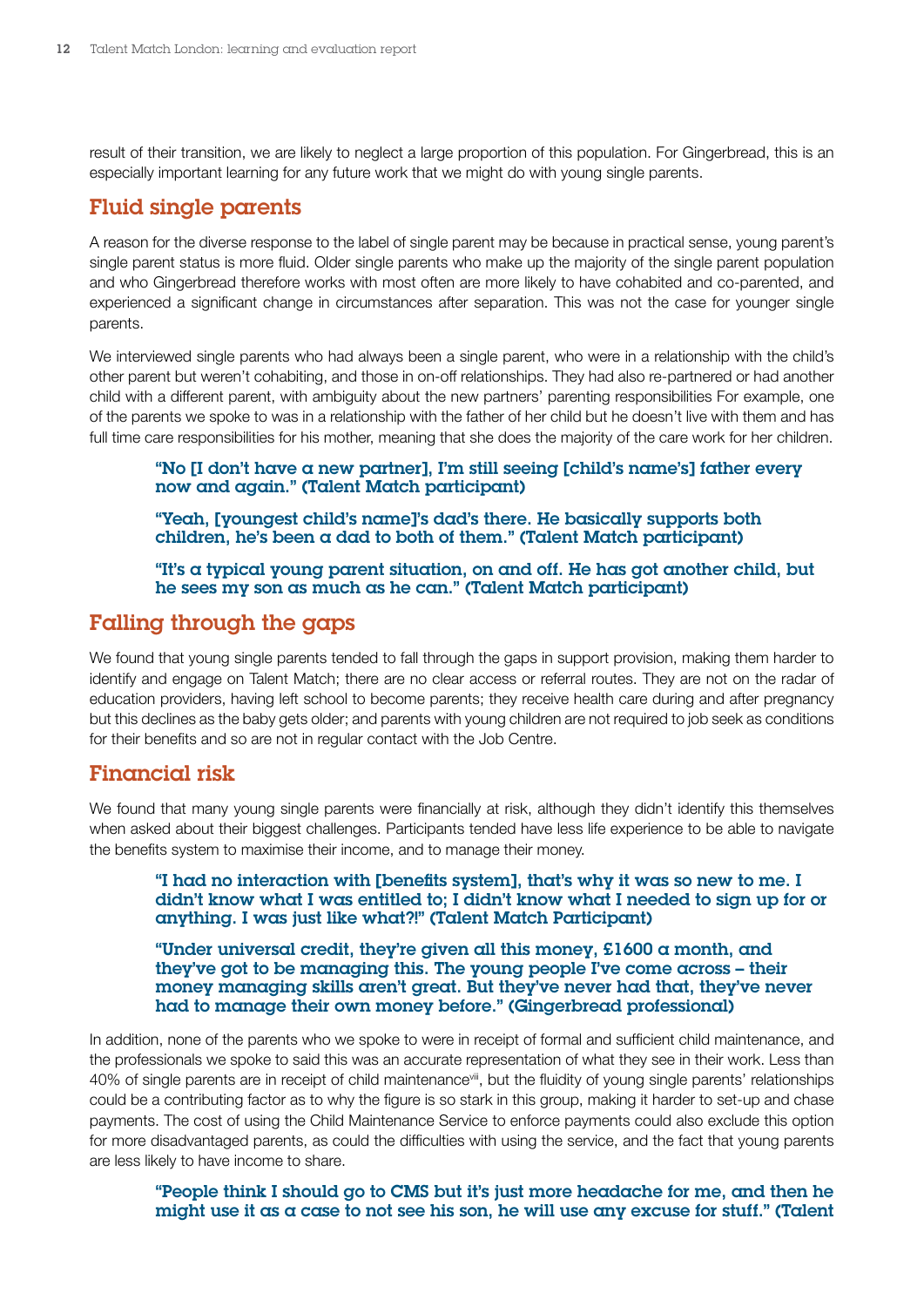#### Match participant)

"I had to go down the child support route but I still got nothing. He stopped working so they couldn't find him. At the moment he's £900 in arrears with me." (Talent Match participant)

"None of my parents have been given any financial assistance from the father." (Gingerbread professional)

#### **Isolation**

Young single parents often struggle with isolation. Many new parents find that life at home with a baby can be lonely, but young single parents face additional contributing factors. An external professional explained that many of the young parents they work with lose friends as the differences in their life experience and challenges widens after having a child. Indeed, none of the participants identified friends as a key component in their support network.

#### "If they [friends] don't have kids, we're kind of on two different levels." (Talent Match participant)

Moreover, participants said that they often felt uncomfortable in 'parent spaces' such as stay and plays and children's centres, because they are mostly used by older parents. One parent said that she felt that she couldn't build friends with the older mum's at her local children's centre.

#### "Being young and going to stay and plays - you got older mums that you didn't really have the same connection with. There would be a little chat, but nothing like you felt like you could make friends with or meet up outside." (Talent Match participant)

There was a feeling of being judged and also a lack of understanding about each other's challenges and difficulties; other than having young children, their lives didn't have very much in common. This has implications for young single parents' confidence, and something that contributes to their unwillingness to take part in group activities. This will be detailed below but has been a challenge on this programme.

"Some of the parents I worked with did not attend mothers and babies play sessions, because they felt that they were looked down upon because of their age…they find it very difficult to engage with parents who have more experience than them or  $\alpha$  career behind them. They feel out of place." (Gingerbread professional)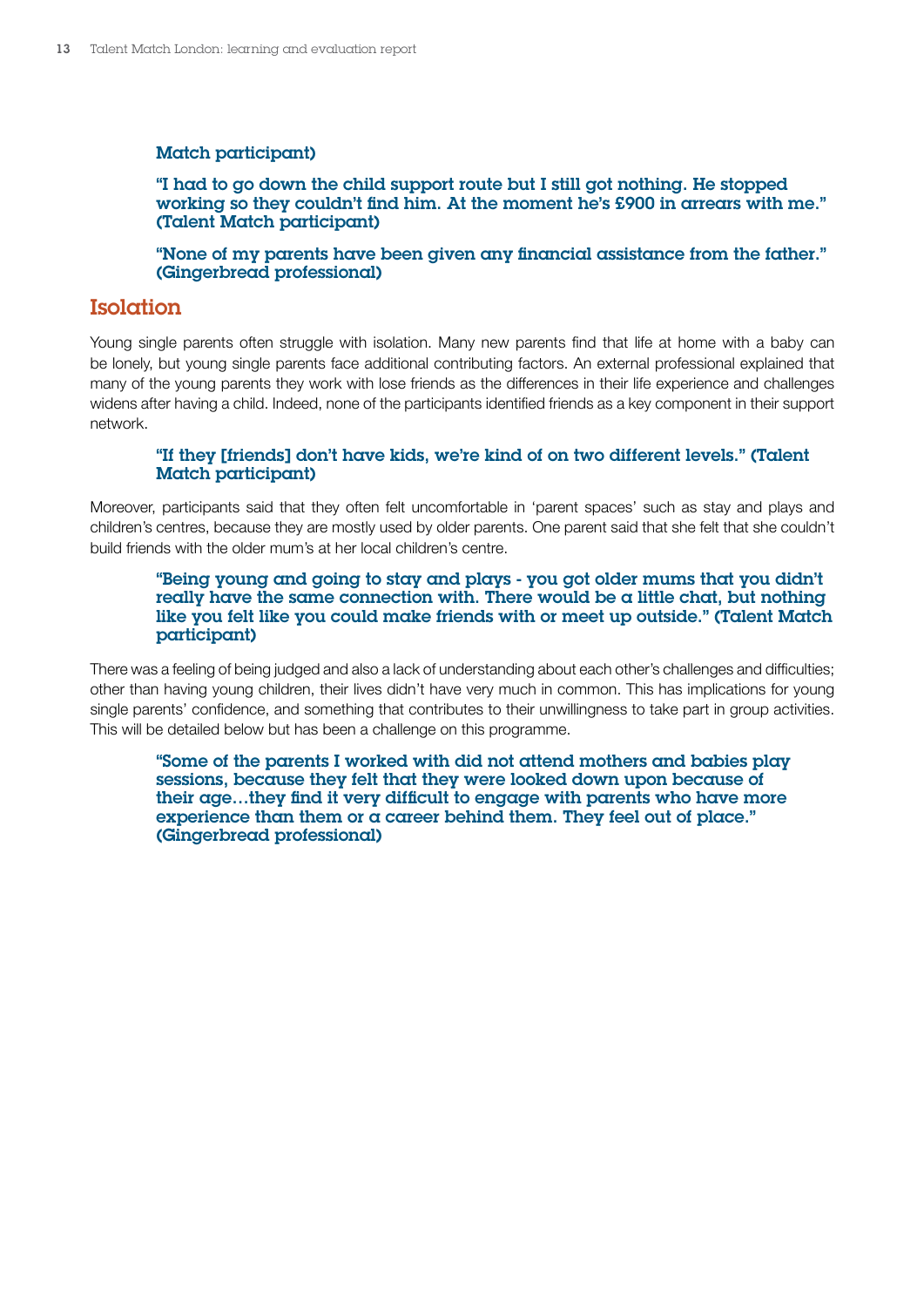## <span id="page-13-0"></span>Key findings

### What works about Talent Match London for young single parents?

Through the research process, we have sought to evaluate the strengths and weaknesses of the Talent Match programme. The programme received overwhelming positive feedback from participants and this section summarises the specifics about what worked.

#### 1-2-1 intensive support

The structure of the programme as Gingerbread ran it, offering 1-2-1 support with a trusted and consistent project officer was a hugely successful aspect of the programme. Talent Match participants said that they valued the service being personal and tailored to their specific goals and aims. Gingerbread professionals also said that the chance to provide this focused and individual support was something that excited them about the role and something that worked really well. The length of the programme was also extremely beneficial, allowing for setbacks and challenges, and genuine development. A couple of participants also said that their project officer had pushed them to aim beyond what was easily accessible, towards long term, sustainable careers.

Through this support, parents were able to build good relationships with their project officers. This really benefitted a group which might have complex needs or be involved with other agencies whose services they may have found somewhat hostile, intrusive, or impersonal.

"It was really helpful; you don't really get that from anywhere else like the Job Centre." (Talent Match Participant)

"She didn't put me on edge; it was a really nice relationship." (Talent Match Participant)

It was also clear that the project officers were diligent and dedicated to the role.

"You guys just give more support. There's not been  $\alpha$  day when I've seen [project] officer's name] and she hasn't got new information for me. Some other charities, they're just like 'you should go and look this up and come back'. But with you guys, its 50/50 – you look with us." (Talent Match Participant)

#### Work experience

For participants who completed it, the work experience component of the project was extremely well received and delivered a range of positive outcomes. Two participants interviewed had completed Marks & Starts, Gingerbread's work experience programme in partnership with retailer Marks & Spencer's. One had completed a voluntary administration placement in the Gingerbread Head Office.

Participants reported that having never worked before, these placements were important to gain an understanding of what the working world was like, even if it showed them what they didn't want to do.

"The experience of being in work, which was M&S, it was a nice experience cause I hadn't been in work or anything before…it made me see that I do not want to do retail." (Talent Match participant)

"I really learnt how it is, to be in the work environment… how to sort myself out and organise the kids the night before so I'm not late, which it would have to be when I do get a job. So it was good experience." (Talent Match Participant)

Participants and professionals we spoke to also said that more broadly work placements helped to build young single parents' confidence, showing them that they were capable of getting into work and helping to identify the employability skills that they already had. There was also a peer support aspect, as the M&S programmes are run with groups of single parents. Several participants said that this was an important way for them to connect with other people who have had the same experiences as them.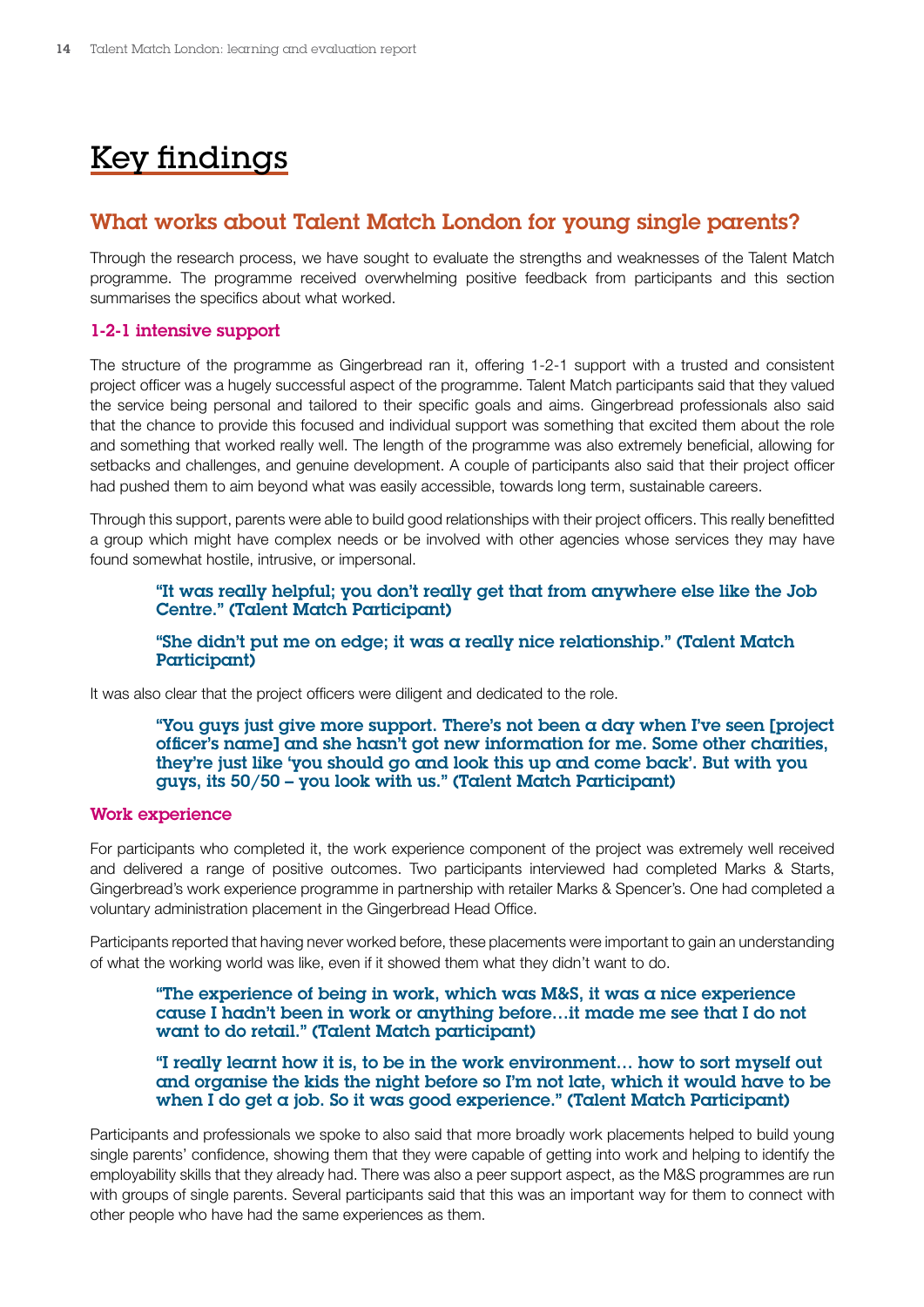#### "It just made me realise that I wasn't the only girl out there. I didn't know there are a lot of young parents my age, going through the exact same thing." (Talent Match Participant)

One participant who we spoke gained employment with M&S, as a result of the placement, as did several other parents during the course of Talent Match.

#### Holistic support

Many of the young parents on the programme had complex additional needs. These included housing, benefits, debt, and mental health. This meant that project officers had to offer holistic support on a range of issues in order to deliver the project. The problems with this will be outlined in the next section, but it is clear that participants really benefitted from it. They built close relationships with their project officers, and felt able to confide in them, learning that support was available for their difficulties. One said that the support was the thing she most appreciated from the programme, and another identified Gingerbread as part of her support network.

#### "I don't know what would have happened in my situation without them." (Talent Match Participant)

#### Personal development

In all of the interviews we held with young single parents, there was a persistent narrative of personal development as a result of the Talent Match programme. This includes those who did not achieve a job outcome or who dropped out. It appears that aside from job outcomes, the process of taking part in the programme had its own benefits. This isn't an easily measurable impact but looking at ways to do so could be useful for similar projects in the future.

First, participants said that they felt they had improved their life skills:

#### "I've become stronger; I've started managing my time more." (Talent Match participant)

"I was really influenced by the questions that were on paper [on the assessment questionnaires], the questions they were asking – I could see what a young person should be doing in terms of their lives with children." (Talent Match participant)

"I didn't even know if I can do it, because I've never been in that area before. But I did, and it made me feel much better, cause someone has actually forced me to come out of my own area, out of my comfort zone." (Talent Match participant)

Second, there was a general narrative of being on the up, being on a path to a goal, and a sense of moving forwards.

#### "I've certainly made a lot of changes. I haven't had any outcomes but I've made a lot of changes in terms of my life and the kids". (Talent Match participant)

Finally, they reported improved confidence – to address challenges, in their personal abilities, and in their employment skills. For example, one parent attended a residential away-weekend, and appreciated the opportunity to hear everyone's personal stories and feel connected and supported from this.

"We even had practice interviews as well, which has helped me a lot cause my confidence was really down. Practising helped me build my confidence up and made me realise what kind of skills I actually do have." (Talent Match Participant)

#### Who did Talent Match London work for?

Talent Match London worked best for the people who had additional support, particularly childcare, and who had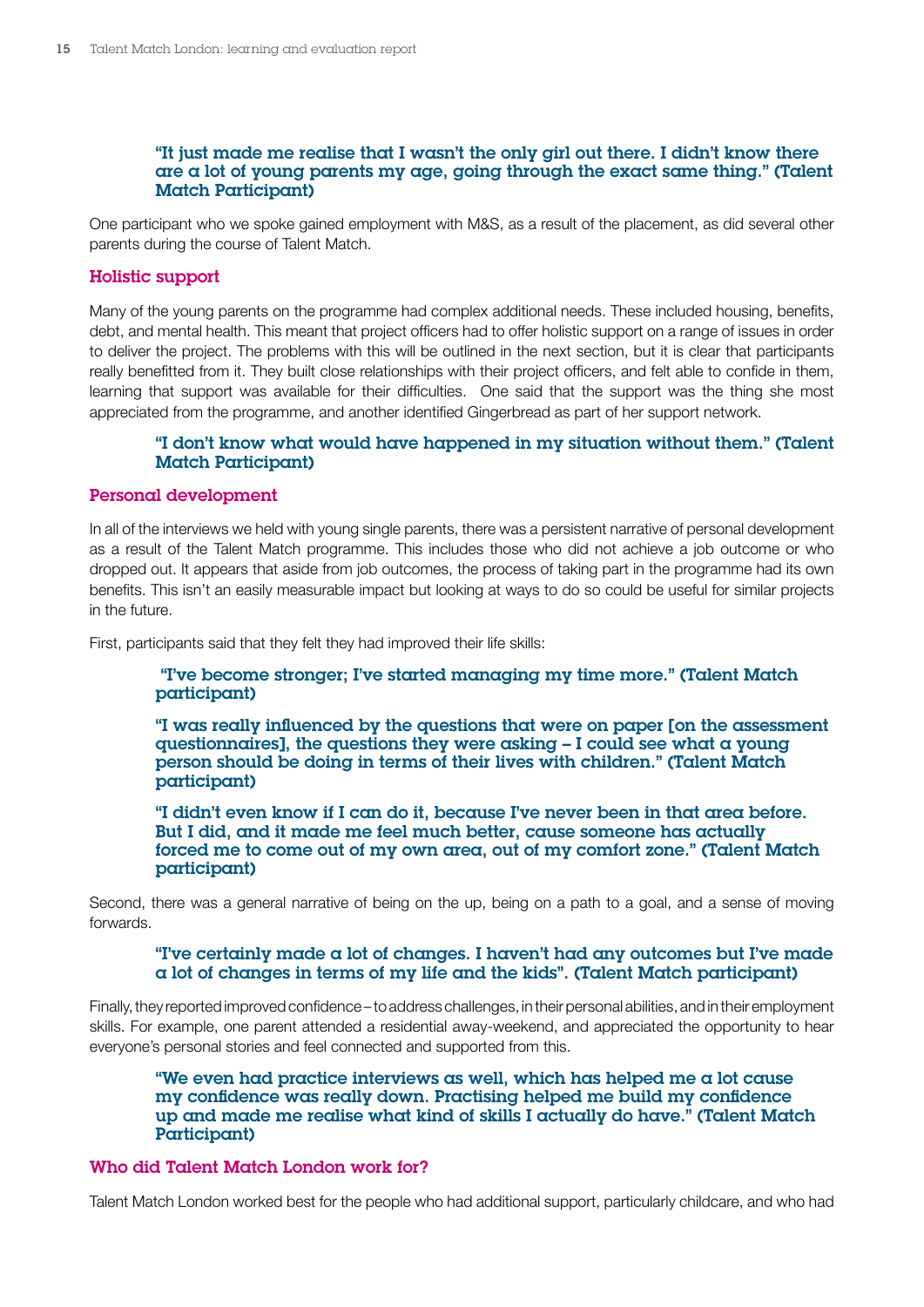<span id="page-15-0"></span>few external challenges to be resolved.

#### "It works for the right type of single parent, but not for all….it's very specific – it's got to be a parent that has a support system in place... it has to be someone that has availability to take part." (Gingerbread professional)

This is reflected in the fact that the two participants who achieved job outcomes were the two who had reliable childcare from parents or their child's other parent.

#### "If her dad wasn't so supportive and my mum wasn't, then I would've found it a lot harder." (Talent Match participant)

This support helped to remove a key barrier that differentiates young single parents from young people – availability.

In highlighting who Talent Match worked for, we are able to inform service design by highlighting what was different for those who the programme didn't work for and what might be done to close the gap. The next section will now turn to the question of what didn't work.

## What doesn't work about Talent Match London for young single parents?

#### Recruitment

Gingerbread failed to reach its engagement targets on Talent Match London, and a key factor in this has been the struggle to recruit young single parents. Gingerbread doesn't have an embedded presence in communities and so needed support from other organisations to recruit and refer participants. Additionally, young single parents are a hidden and hard to identify group, and there are very few services working directly with them, making recruitment even more of a challenge as there are no clear access routes. Recruitment worked most successfully with the Family Nurse Partnership, whose nurses work with young parents under 25 for the first two years of their child's life. Project officers also visited organisations in the community. The Job Centre was not a hugely successful route because most young single parents have young children and are therefore not required to work. Children's centres were found to be used by older parents and so this was also a largely unsuccessful route.

#### "In terms of referrals, it's quite difficult to get them." (Gingerbread professional)

If participants are recruited via organisations working directly with young single parents, it is likely that they will refer parents who have multiple and complex needs which as we will see, can limit engagement and outcomes. This presents an additional challenge to getting young single parents onto employability programmes.

From our interviews, it is clear that this is not a unique challenge for Gingerbread and other organisations working with young people face similar problems. However, the Gingerbread North West Office also ran Talent Match in Manchester, and faced no difficulties with recruitment. It is not entirely clear why this occurred but it may be that there is something particularly challenging about working in London, both in geographic size and the scale of external challenges.

In our interviews, we discussed how we might improve outreach to young single parents. It was suggested that we might try social media, partnerships with social services, health visitors, midwives, and education establishments. The last two require an investment of time and resources for an outcome that is several years in the future and not at all guaranteed. It appears that there is no easy solution to the recruitment challenge and future programmes would need to build a strong recruitment component, including multiple partnerships with organisations who work directly with young single parents.

#### Supporting young single parents to achieve stability

An additional challenge for Gingerbread's delivery of Talent Match London was that many participants faced multiple and complex external challenges. This presented a challenge to parents participating in the programme in the first instance, and meant that many were simply not ready to move into work.

These needs include housing, benefits, debt, relationships, and mental health. Figure 2 shows the external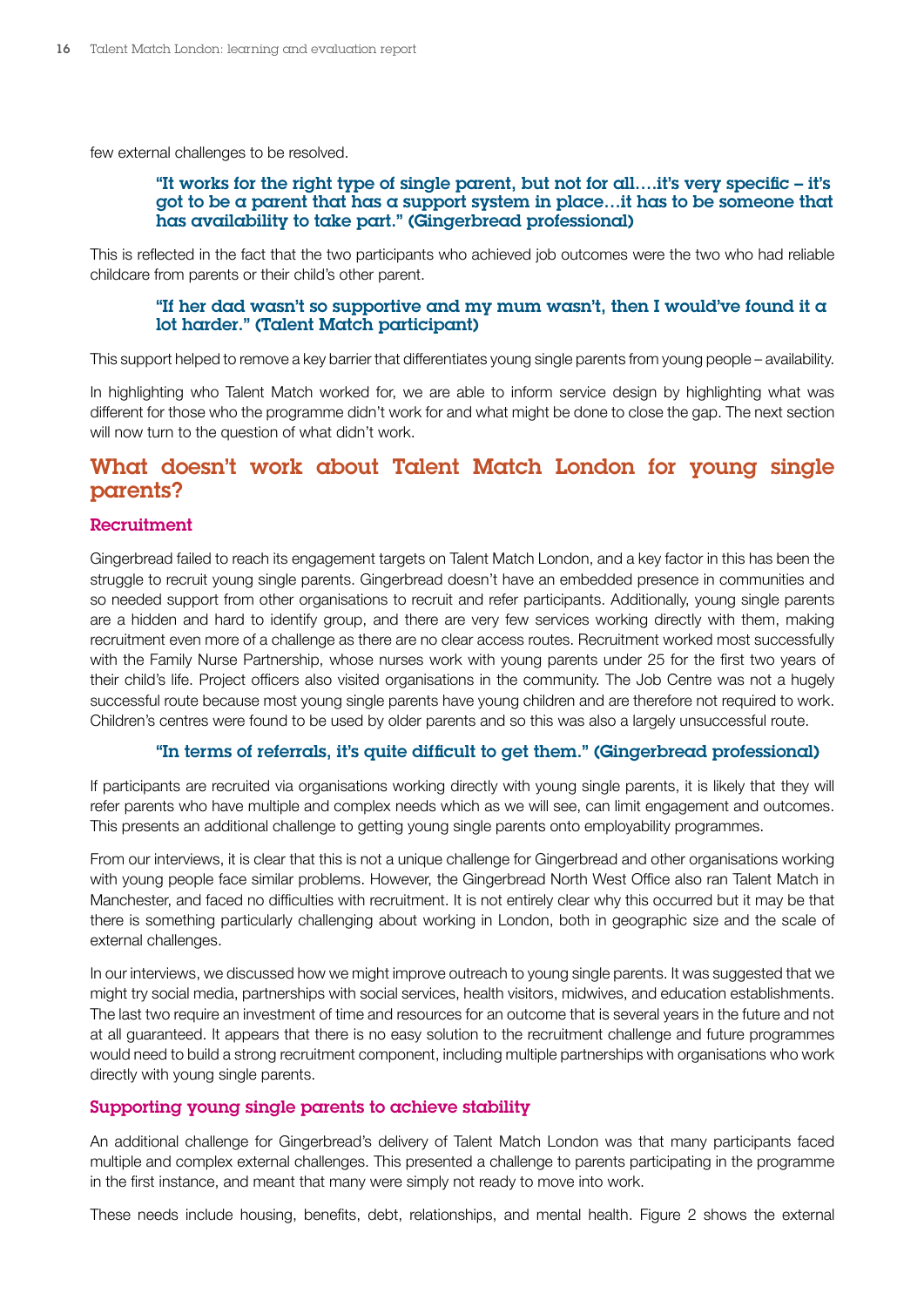

challenges that participants discussed in the interviews.

The broader context for young people - of welfare changes, community and advice centre closures, and a housing and mental health crisis in London - aligns completely with these challenges, which are only exacerbated by the youth and inexperience of young parents and the challenges of raising a child alone.

These challenges make it difficult for parents to focus on self-development or give time to training or work experience, and make it far more likely that they will have to drop-out or disengage from the project.

#### "You've got to tackle those [needs] first before you can even dream of moving them on somewhere else." (Gingerbread professional)

In addition, because many have only ever been single parents, they may not identify their needs and the challenges they face. They are therefore less likely to seek support and advice. We know that young single parents don't call our helpline (19-24 year olds account for just 7% of callers ) or use the website (6% of users) and there was a belief among the professionals we spoke to that it was for this reason.

#### "If you've always been a single parent, you see yourself as just a parent. So you don't understand what support, or you're not aware of what support you can get, or what it means for you. So they don't call the Helpline until they identify an issue. It's the parents that don't identify their needs of support who need the most support." (Gingerbread professional)

Therefore, Talent Match project officers delivered this support themselves, in order to get their participants to a level of stability from which they could begin working towards employment. Some were proud of this "holistic" support, while others felt that too much of their time was taken up with it, preventing them from focusing on the key components of the Talent Match London programme.

#### "Most of the time we were dealing with parents' initial needs, it wasn't focused on the employability side of it." (Gingerbread professional)

Therefore, if this programme were to work for all young single parents and not just the ones who had additional support, it would build a 'stability' stage into the Journey of Change. This would enable parents to work with specialists to stabilise their lives, giving them space to focus on other areas, such as employability and moving into work.

#### "Those complexities have to be addressed first, because otherwise they will not move on." (Gingerbread professional)

This support would also be needed throughout the programme as issues arose, and particularly during transitions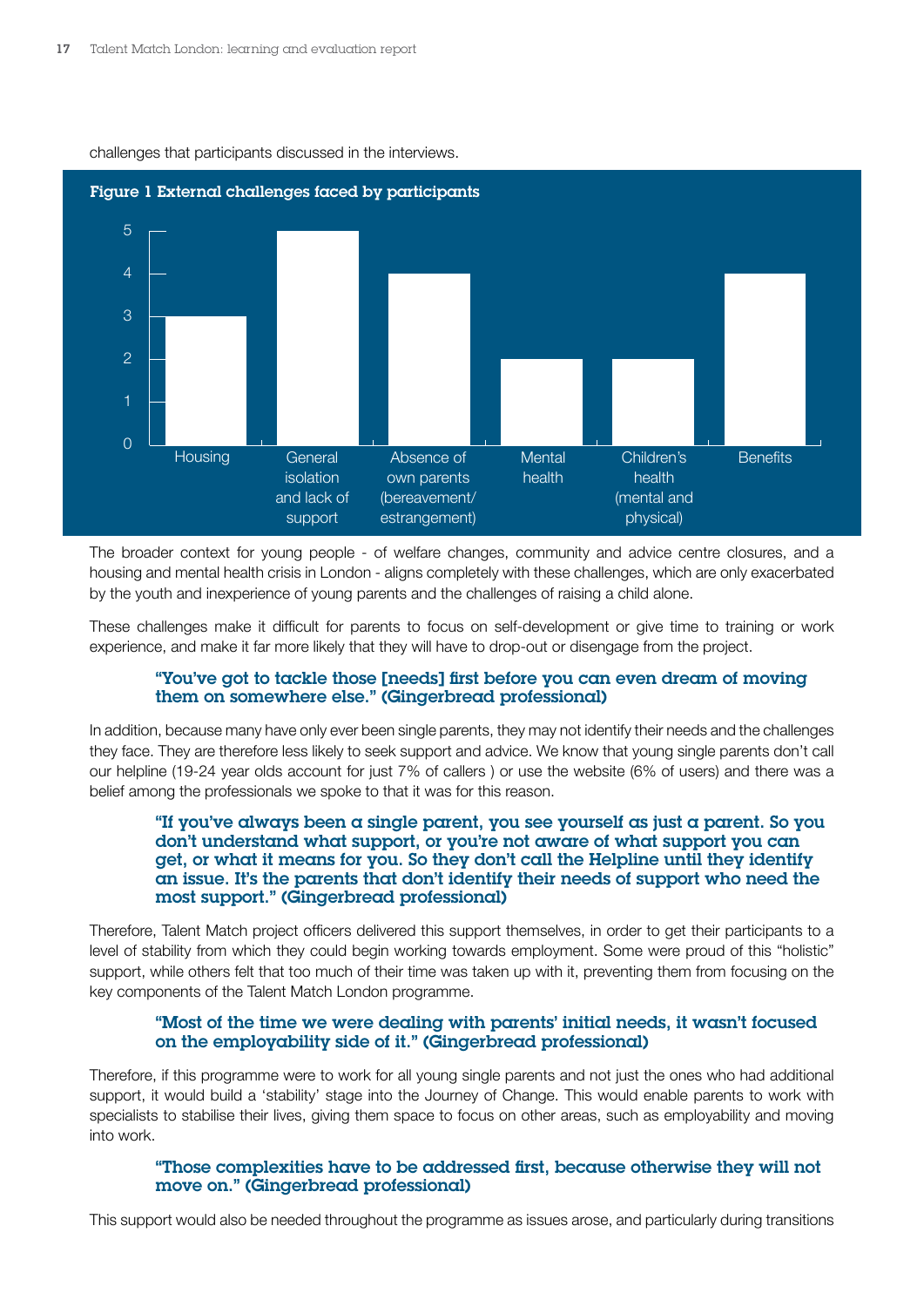to work or education. Changes in circumstances can have significant and often detrimental effects on young single parents' benefits, leading to stress, financial hardship, and debt. One participant who we spoke was unexpectedly removed from income support when she started work and left with an income that couldn't sustain her family.

#### "I was only earning  $£300-E500$  a month. I don't know the reason why they kicked me off income support like that. I wasn't earning more than that, and my rent's like £600 a month…I didn't really tell no one, I had to deal with it." (Talent Match Participant)

Work does not necessarily pay and participants need full and comprehensive advice and support to be sure that they are making the best decision for themselves, and not just to achieve a job outcome. With expertise on the issues facing single parents, Gingerbread is well positioned to deliver some of this support via its advice services.

#### Availability and access to childcare

For most parents on Talent Match, childcare was a major obstacle to their participation and ability to achieve outcomes. Notably, young single parents who had support from the other parent or their family to provide childcare, had some freedom and flexibility to take up opportunities.

As a Gingerbread professional explained, childcare for parents whose children are not yet in school, who tend to be young single parents , is particularly difficult. There is some support with costs; 15 hours for two year olds in disadvantaged families; 15 hours for all three – four year olds; and 30 hours for three – four year olds whose parent earns more than £118 a week if they are under 25. There may also be some additional support through benefits. However, the first two options are usually only available in term time, which does not fit with most jobs. It is also difficult to find work that fits exactly with 15 hours and the childcare schedule, or childcare that is available for flexible work times, especially in the context of a general shortage of childcare provision. Moreover, for parents looking to skill-up, train, or do work experience, the 30 hours is not available to them, and finding flexible childcare to cover short-term training or placements is hard and expensive.

"I think  $\alpha$  lot of the system is designed around  $\alpha$  model of people who have been working, and who've gone on maternity leave, and who have a job and go back to that job. If you're in that position, it's very different proposition than if you're looking for a job and don't know what childcare will look like because you haven't got the job yet." (Gingerbread professional)

"The last interview I went on, she just assumed that I had help [with childcare]. She wanted someone 2pm-6pm and I said I couldn't do that. She wanted an immediate start – I won't be able to start immediately because my youngest isn't in a nursery yet." (Talent Match participant)

For many, the cost of childcare is prohibitively expensive.<sup>xi</sup> On average childcare costs are a third higher in London than the rest of the UK, and many London boroughs simply do not have the childcare provision to meet the demand. For those looking to set-up childcare, there is usually the added cost of an upfront deposit, which many just do not have. Therefore, parents with young children are limited in the work that they can take, and to the extent that they can participate in employability training. This can be seen with the fact that the two parents interviewed for this evaluation who had moved into work, were the two who had childcare support.

 "Unless you've got that family network and support you're pretty much stuck. And I'm working with parents who are pretty much stuck." (Gingerbread professional)

"[The limitations to moving into work are] basically the kids, because when you work, you have to work from 8am til 5pm. But if you don't have the family help that you're supposed to have…you can't really do it." (Talent Match Participant)

Therefore, any employability programme working with young single parents must consider what childcare support they can provide to ensure that their participants can fully participate. This could involve offering taster childcare sessions to attend group work, working with other young single parents to understand how they found and used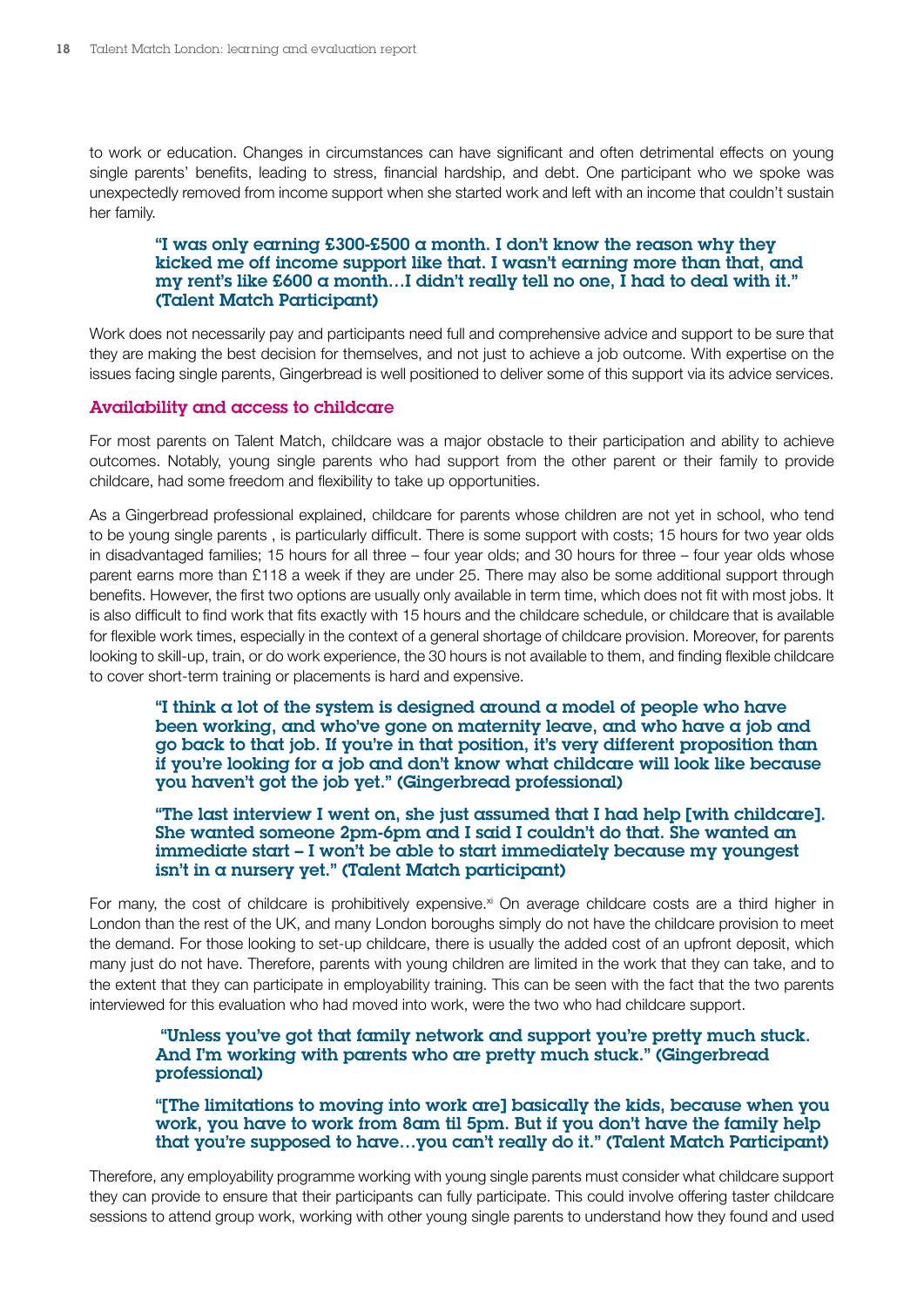childcare, and support from project officers to identify relevant local provision and access it. For some other Gingerbread programmes, this was found to be a useful way to develop parents' confidence and ability to use the system and demonstrate the utility of having time to focus on themselves.

#### Maintaining engagement with young single parents

Gingerbread also failed to reach its original targets for sustained engagement and outcomes. Complex needs and childcare challenges contribute to the struggle to maintain the engagement of young single parents on Talent Match London. Parents were often hard to contact, dropped off the project unexpectedly, and failed to attend/ cancelled appointments.

#### "[My engagement with Gingerbread] was consistent at first, and then I was away for like a year." (Talent Match Participant)

The external challenges that young single parents face meant that other issues arose that became a priority or prevented them for continuing on Talent Match. One participant we interviewed had to stop due to mental health problems, while another took a break while her son was receiving hospital treatment.

These challenges also mean that for some, getting into work is simply not a priority, especially when their welfare support is not dependent on them doing so.

#### "At that moment, finding work or going back into education isn't a priority." (External professional)

It is also another indication of the project officer's role being overly stretched. One Gingerbread professional said that she didn't have the capacity to be regularly contacting all of her parents to keep them engaged. In addition, another Gingerbread professional said that the high number of boroughs they were working in meant they would often only visit each once a month.

An external professional told us that retaining participants is a challenge for all organisations working with young parents and is not unique to Gingerbread. There is no easy solution to this problem, but future employability programmes that work with young single parents must expect this and do their best to manage and mitigate this challenge.

#### Career aspirations

Talent Match London promotes a focus on building long term and sustainable careers. While this is admirable aspiration and in some cases really worked for young single parents, it is not appropriate for all. It must be recognised that for some young single parents, their career choices are impacted by more than just their aspirations and are not entirely straightforward. Some of the participants that we had spoken to had focused or altered their career aspirations to fit with their children's schedules, in large part because of the childcare challenges. For example, one parent had wanted to work in probation services or youth offending, but since having her second child, had chosen to pursue childcare.

#### "My career goals have changed a lot with having the young ones... just thinking about the children being at school, and their holidays, and the time I would have to take away from them if I chose the career I initially planned to go down." (Talent Match Participant)

In addition, there were some participants who, while they might have career ambitions for the future, did not feel the need to put these into action until their child was older and in full-time education. Again, this links back to the childcare challenge.

#### "I won't stay in retail for ever. But when she's in school full time, then I'll probably go down either a health care route or a childcare route." (Talent Match Participant)

A Gingerbread professional explained that many of her participants just wanted to work to be able to pay the bills and have a better life, and didn't want a stressful job to add to the challenges of raising a child on their own. For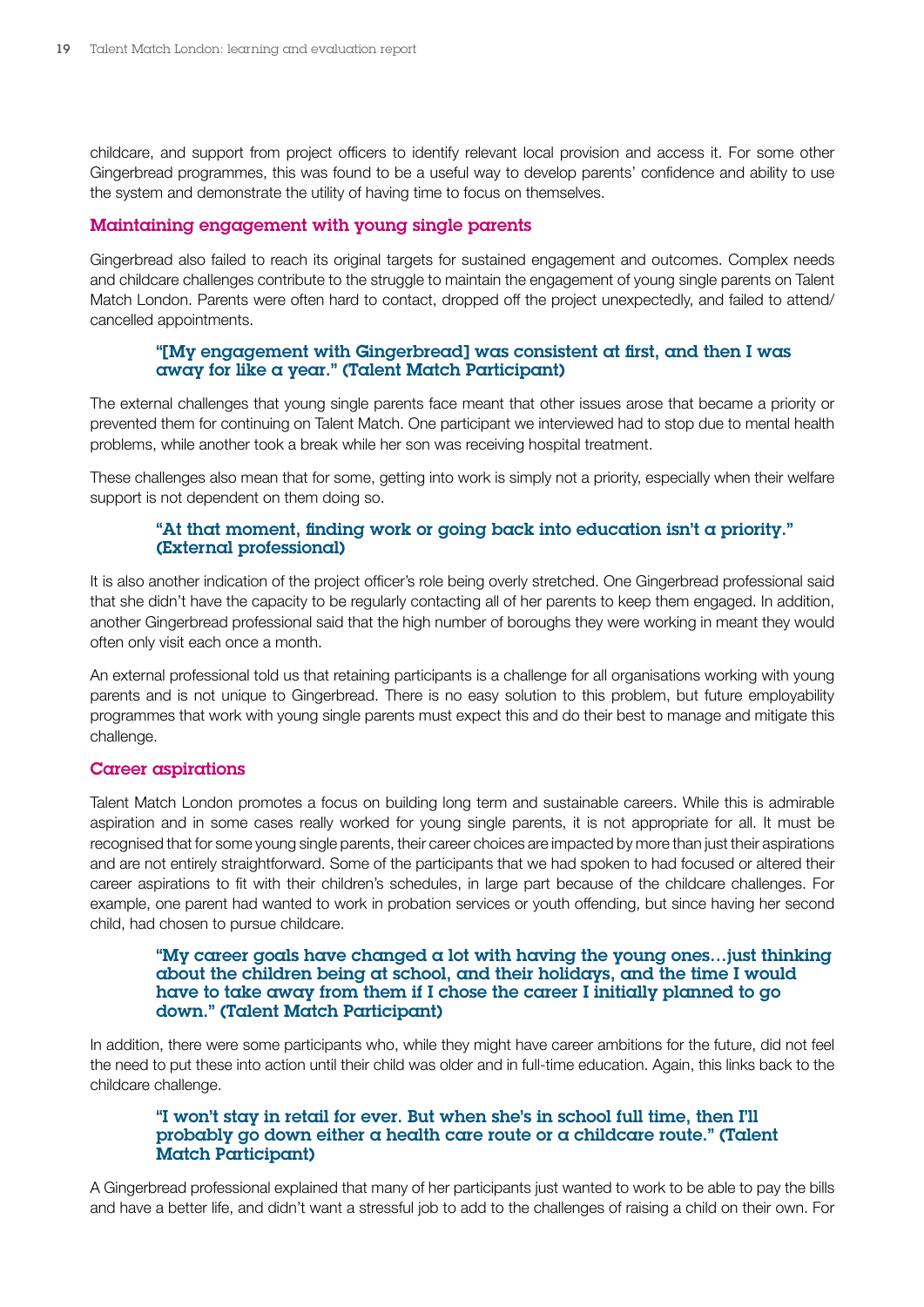these parents, it is useful to plan and look at future options, but these might not be achievable in the short term.

Therefore, young single parents do not follow the same career trajectory as non-parents their age, and may take progress in stages, to fit with what is practically feasible.

#### Delivering employability support to young single parents

This section will analyse what didn't work about the delivery of the central employability model for Talent Match London.

• Group work - Talent Match London has an emphasis on beneficiary ownership through a youth board, and on group and peer support. This aspect didn't work for Gingerbread's Talent Match participants, and nearly all support was delivered on a 1-2-1 basis with their project officer. This is partly because of childcare. Without childcare, it is very hard for parents to attend these one-off workshops; they would usually bring their children to their 1-2-1s.

#### "I had 1-2-1s most of the time, and I think that was due to the kids. I couldn't really do much at that time." (Talent Match participant)

In addition, 1-2-1s were suitable to deliver the intensive advice and support required to stabilise many of the participants. The narrative reports also explain that with so much going on in their lives, young single parents didn't want to take on additional work that didn't have a direct benefit for themselves. For this reason, the youth board wasn't an option for this project, despite many diligent efforts from the project officers to get it running consistently. Therefore, working with young single parents requires this intensive and resource heavy 1-2-1 support.

"We were supposed to have a youth board and we tried to start one but because they have complex needs, they need to be met before they can say yes, let me be an advocate for Gingerbread…but even then, we have to pay for their childcare, we have to support them a lot just to get them here. It's not something they can just go off and do." (Gingerbread professional)

• Education - many parents needed to return to education as part of their journey to being job ready.

#### "What goals were you working towards?" "Going back to education – college. Cause I'd never been to college so that was basically my goal." (Talent Match Participant)

However, there were barriers to getting into education in some cases. There was reluctance from some participants to return to education, as it was associated with school and learning as a child. In addition, in some cases the Job Centre wouldn't let parents take a course, instead pressuring them into poorly paid work. And in a few cases detailed in the narrative reports, parents were left confused and demotivated after miscommunication with colleges about fees and childcare provision prevented them from attending their course.

• Work experience and employment training – this was another aspect of Talent Match which didn't work as well. Gingerbread did not have the capacity to extend partnerships to provide work experience and training in a range of sectors. Work placements were limited to retail through our existing Marks & Starts programmes. We also hosted several volunteers in the Gingerbread Head Office. One of the participants we spoke to had volunteered in the office and found it extremely useful, being exposed to a working environment for the first time and learning how to adapt to a new routine. However, clearly this is not a scalable model of training.

A Gingerbread professional highlighted how important it was for young single parents to gain education and training as part of their steps towards being job ready.

"So imagine you're in your 30s and you've worked before and you have A-Levels or a degree. You're not going back into work from standing still, you've got work experience, you probably have a qualification. Go from that to having  $\alpha$ really young child which is the most challenging thing to combine with work,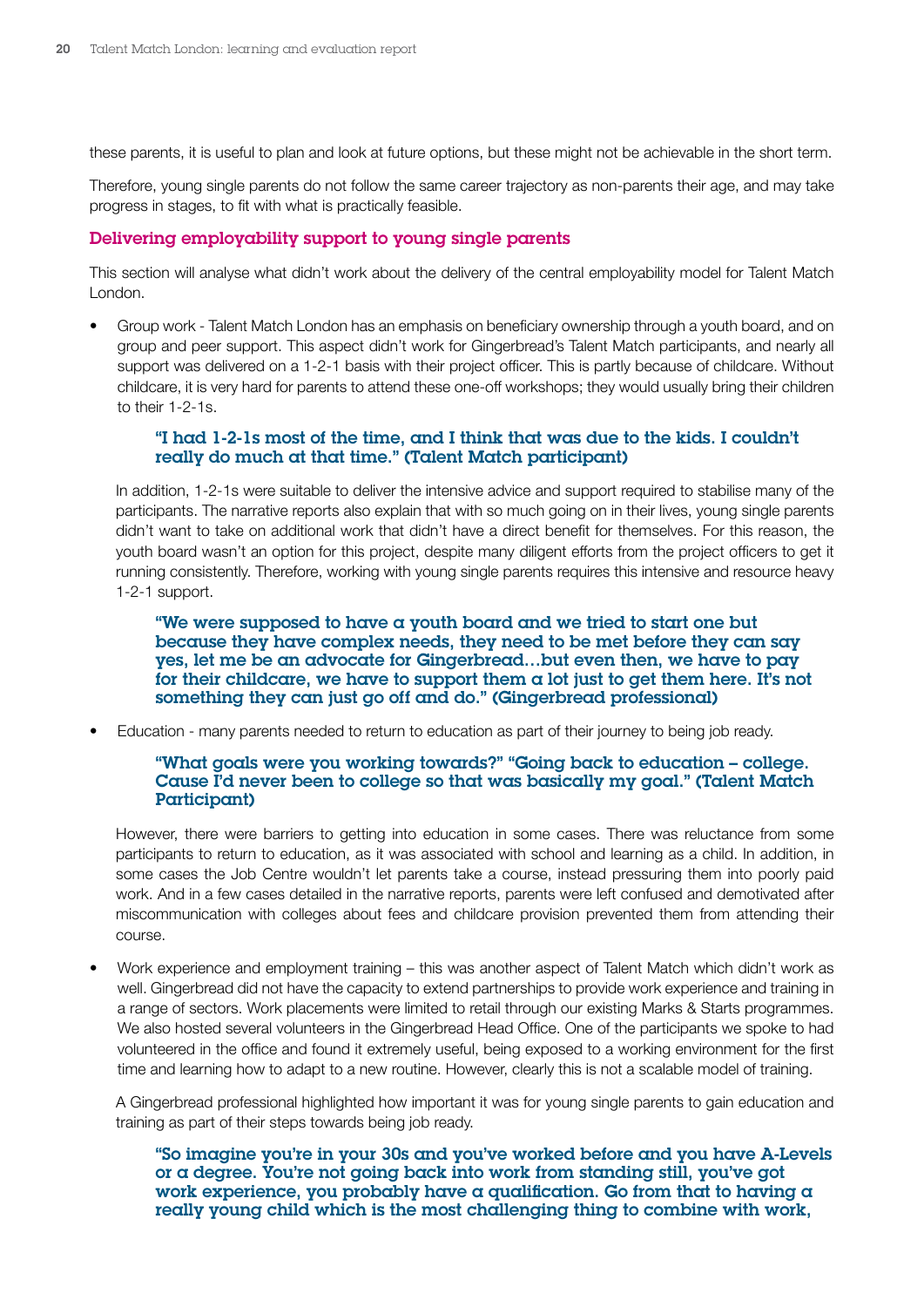#### and you're not qualified, and you've not got work experience. You're journey to getting a job is going to be much more challenging." (Gingerbread professional)

This means that to provide the best service to beneficiaries, Gingerbread needed to offer participants a range of work experience options, so that they could really explore what career they'd like to pursue, which we were unable to do.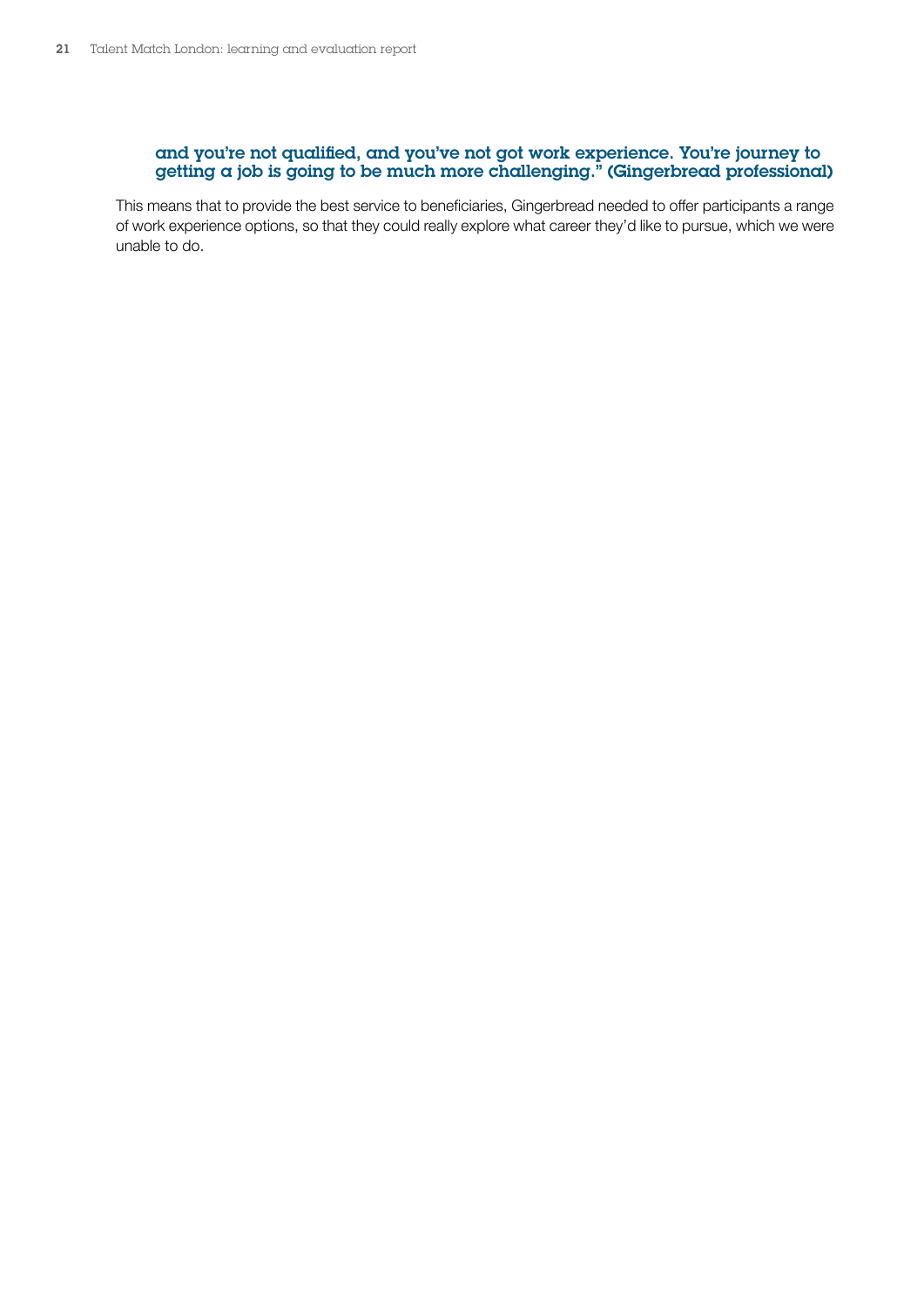## <span id="page-21-0"></span>Learning and recommendations

## Employability programmes working with young single parents

#### Young Single Parents' Journey of Change

The key learning for employability programmes working with young single parents is that this group's path to employment is longer, requires more support and greater numbers of partnerships, and is likely to have more set-backs, than other young people. The evaluation demonstrated clearly that young single parents face a range of additional barriers, challenges, and complications to getting into work, some as a result of their age and some as a result of having young children.

From the research conducted for this evaluation, we have mapped this path and incorporated it with Talent Match's Journey of Change. Table 2 provides a summary of the Young Single Parents' Journey of Change. This has four additional stages (stability, childcare, education needs, and getting to know the world of work), as well as adaptions to some of the existing stages (outreach, assess, explore, and achieve) to make them more appropriate for young single parents.

| <b>Talent Match</b><br>journey                                                                                                                                          | <b>Young Single</b><br>Parents' Journey                                                                                                                                                                                            | Why do young<br>single parents<br>need this?                                                                                                                                                                                                                                                                                                                                                                                                        | Partners                                                                                                                                                                                                                                                                                                                                                                                                                      |
|-------------------------------------------------------------------------------------------------------------------------------------------------------------------------|------------------------------------------------------------------------------------------------------------------------------------------------------------------------------------------------------------------------------------|-----------------------------------------------------------------------------------------------------------------------------------------------------------------------------------------------------------------------------------------------------------------------------------------------------------------------------------------------------------------------------------------------------------------------------------------------------|-------------------------------------------------------------------------------------------------------------------------------------------------------------------------------------------------------------------------------------------------------------------------------------------------------------------------------------------------------------------------------------------------------------------------------|
| <b>OUTREACH</b><br>You meet staff from the<br><b>Talent Match London</b><br>programme near where you<br>live, at a workshop or youth<br>event.                          | <b>OUTREACH</b><br>You will be introduced to<br>Talent Match through one<br>of our specialist referral<br>partners who may already<br>support you on another<br>issue.                                                             | Young single parents are<br>particularly difficult to reach<br>and Gingerbread does not<br>have the capacity to do this<br>alone. Thus partnerships<br>with agencies that do<br>reach them are vital for<br>recruitment.<br>We do need to consider<br>when young parents are<br>ready to go back to work.<br>This complicates partnership<br>work as most contact with<br>young parents is during<br>pregnancy and soon after<br>the child is born. | Gingerbread partnered<br>successfully with the Family<br>Nurse Partnership for<br>referrals but found that more<br>partnerships are required to<br>deliver on targets.<br>Other potential partners<br>could include health visitors,<br>and also midwives and<br>education providers but<br>the latter would not reliably<br>ensure future contact and<br>would be unsuitable for<br>most time-specific contract<br>projects. |
| <b>ASSESS</b><br>A Talent Match London<br>staff member will speak to<br>you about the programme<br>and get to know you and<br>what you need to access<br>opportunities. | <b>ASSESS</b><br>You will meet your<br>project officer, who will<br>get to know you and<br>assess what barriers and<br>challenges might prevent<br>you from participating on<br>the programme and later<br>moving into employment. | Young single parents face a<br>range of additional external<br>challenges that might<br>prevent them from effectively<br>participating and getting into<br>work.<br>This might include<br>housing instability, debt, or<br>childcare. These need to<br>be acknowledged as a core<br>component of the journey<br>and taken into account<br>when working through later<br>stages.                                                                     |                                                                                                                                                                                                                                                                                                                                                                                                                               |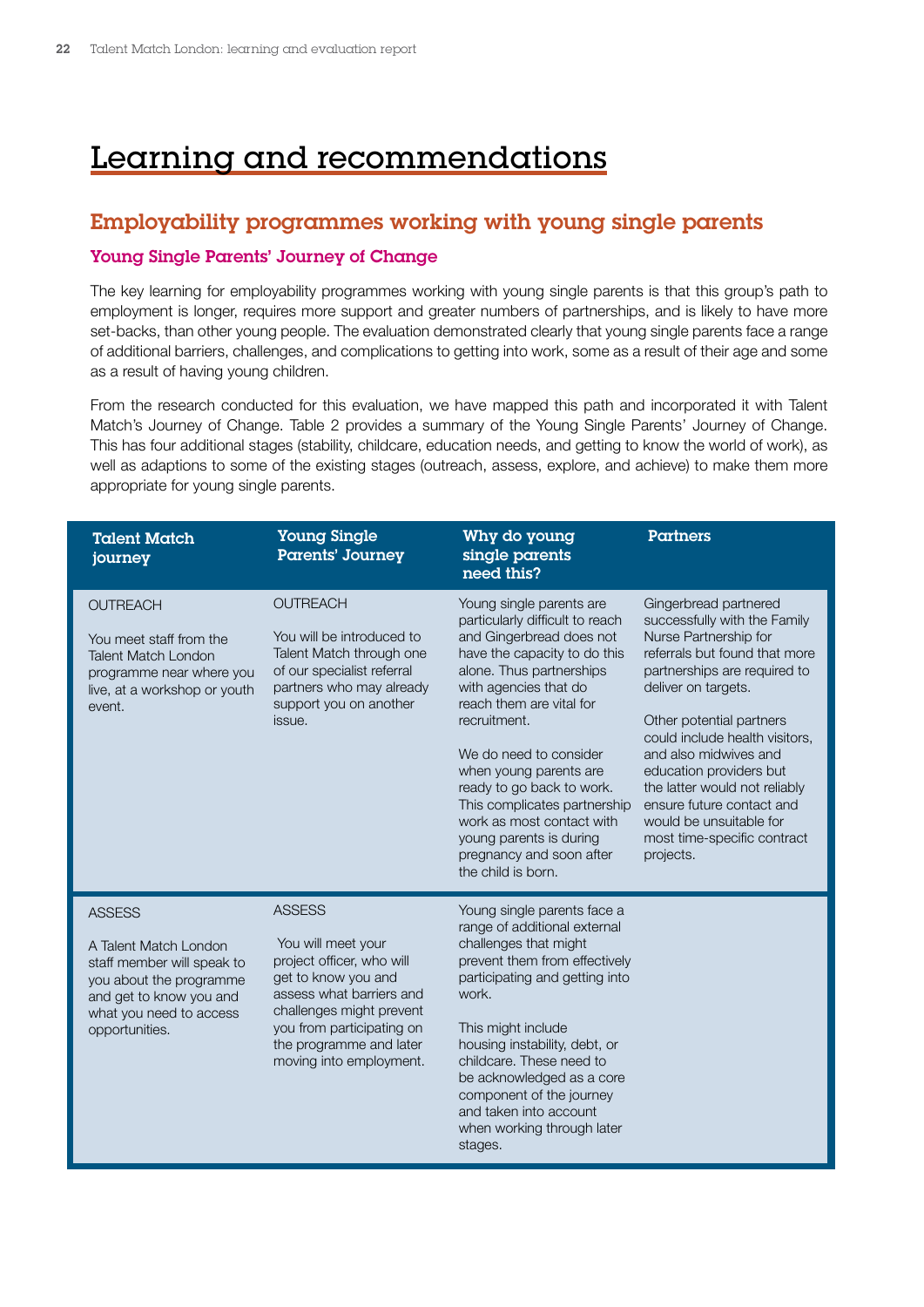Talent Match journey

Young Single Parents' Journey

ACHIEVING STABILITY

Your support worker will assist you to access the specialist support available for any external challenges you are facing, in order to achieve stability so you can focus on the later stages of

#### Why do young single parents need this?

Challenges identified in the assess stage will need to be dealt with to a degree, in order for the participant to move onto the next stages.

The project officer remains the key point of contact for the parent but works closely to refer parents to specialist advice, such as the Gingerbread helpline to provide specific advice on income maximisation, rights, and family law. They will also provide clear referrals to external partners who can provide expert advice on the other challenges such as housing, benefits, mental health and debt.

**Partners** 

#### **EXPLORE**

You will take part in short activities and workshops with other young people to discover what you like and what you might want to develop.

#### **EXPLORE**

the programme.

In your 1-2-1s with your support worker, you'll explore what you like, and what employment options you might want to and be able to, pursue and develop.

Young single parents generally won't engage with group activities. Partly this is due to the practical difficulties of childcare – they bring their children to 1-2-1s but it is more difficult to do so for workshops.

The project has also found that while dealing with additional issues and challenges, young single parents don't want to take on other people's challenges via group work. However, when they were able to do group work, it had a positive impact on their confidence.

#### TAI FNT PLAN

You and your support worker will start your Talent Plan which you will continue to work on together throughout the programme. This will look at your personal development and what you want to do in the future.

This stage is the same for young single parents – however it will need to take into account young single parents' needs, by:

- Identifying short and long term goals for work around children's needs
- Building confidence to participate in different activities
- Identifying gaps in education and skills

Young parents may be limited in the type of work that they can or want to do due to their caring responsibilities.

They may have gaps in their education or lack confidence after time away from work or education.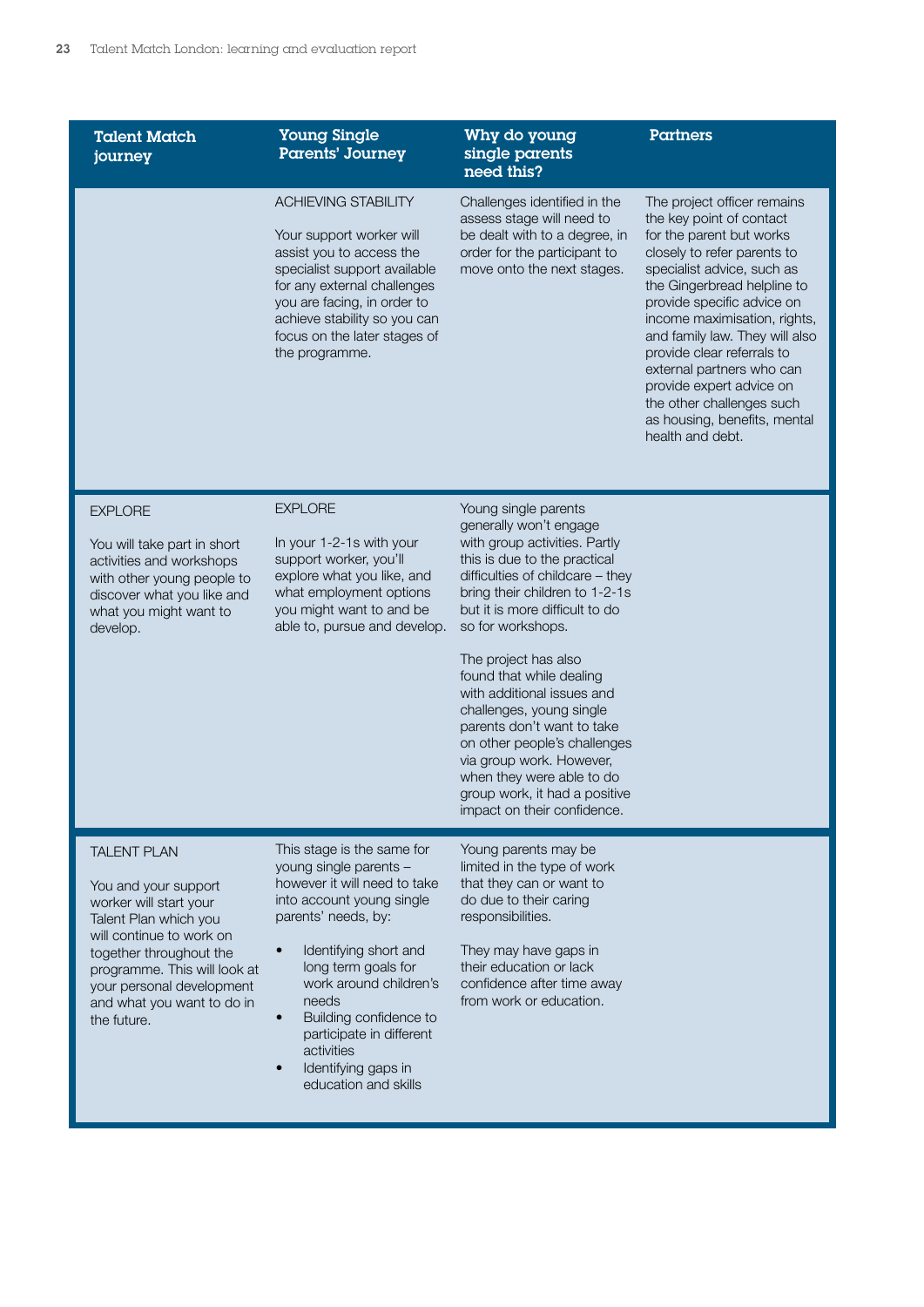Talent Match journey

#### Young Single Parents' Journey

## Why do young single parents

Partners

| younud                                                                                                       |                                                                                                                                                                                                                                                                                            | need this?                                                                                                                                                                                                                                                                                                                                                                                                                                                                                                                                                                                                                                                                                                                                                                               |                                                                                                                                                                                                                                                                                                                                                                                                                                                         |
|--------------------------------------------------------------------------------------------------------------|--------------------------------------------------------------------------------------------------------------------------------------------------------------------------------------------------------------------------------------------------------------------------------------------|------------------------------------------------------------------------------------------------------------------------------------------------------------------------------------------------------------------------------------------------------------------------------------------------------------------------------------------------------------------------------------------------------------------------------------------------------------------------------------------------------------------------------------------------------------------------------------------------------------------------------------------------------------------------------------------------------------------------------------------------------------------------------------------|---------------------------------------------------------------------------------------------------------------------------------------------------------------------------------------------------------------------------------------------------------------------------------------------------------------------------------------------------------------------------------------------------------------------------------------------------------|
|                                                                                                              | <b>CHILDCARE</b><br>Your project officer will work<br>with you to identify what<br>childcare needs you have<br>and to resolve them, so<br>that you are able to begin<br>the active stages of the<br>programme.                                                                             | Childcare is essential for<br>young single parents to<br>participate and progress.<br>Most of them do not have<br>family support and are<br>unable to access or afford<br>childcare, especially flexible<br>childcare for temporary<br>or short-notice needs.<br>Therefore, they need<br>financial and practical<br>support to arrange childcare<br>to be able to attend<br>courses, work experience,<br>and job interviews.<br>This could involve trying<br>taster childcare sessions<br>to attend group work,<br>working with other young<br>single parents to understand<br>how they found and used<br>childcare; support from<br>project officers to identify<br>relevant local provision and<br>access this. Our aim is to<br>build confidence to use and<br>understand the system. | The project officer remains<br>the key point of contact<br>for the parent but works<br>closely to refer parents to<br>specialist advice, such as<br>the Gingerbread helpline to<br>provide specific advice on<br>income maximisation, rights,<br>and family law. They will also<br>provide clear referrals to<br>external partners who can<br>provide expert advice on<br>the other challenges such<br>as housing, benefits, mental<br>health and debt. |
|                                                                                                              | EDUCATIONAL NEEDS<br>You and your project officer<br>will identify if you have gaps<br>in your education history<br>and how these could be<br>addressed.                                                                                                                                   | Many young single parents<br>left education early to<br>become parents and so this<br>group can have particular<br>educational needs that must<br>be addressed to facilitate<br>progressing through their<br>journey.                                                                                                                                                                                                                                                                                                                                                                                                                                                                                                                                                                    | Partnerships with<br>education specialists and<br>establishments can provide<br>support in finding the best<br>and most appropriate<br>courses and qualifications<br>for participants.                                                                                                                                                                                                                                                                  |
|                                                                                                              | GETTING TO KNOW THE<br><b>WORLD OF WORK</b><br>You and your project officer<br>will identify if you have gaps<br>in your work experience,<br>and you will be given<br>opportunities to learn about<br>and experience different<br>sectors to help you decide<br>what you might want to do. | Young single parents have<br>often never had any work<br>experience so may need<br>additional opportunities<br>to do shadowing, work<br>experience or volunteering<br>to help them consider what<br>type of work they want to<br>focus on.                                                                                                                                                                                                                                                                                                                                                                                                                                                                                                                                               | Partnerships with a wide<br>number of volunteering and<br>employment partners across<br>a range of industries, who<br>can provide shadowing<br>and work experience<br>placements.                                                                                                                                                                                                                                                                       |
| <b>SKILL UP</b><br>You will start developing<br>your employability skills and<br>have the chance to visit an | This stage is the same for<br>young single parents.                                                                                                                                                                                                                                        |                                                                                                                                                                                                                                                                                                                                                                                                                                                                                                                                                                                                                                                                                                                                                                                          | Partnerships with<br>organisations who can<br>deliver practical additional<br>training and employment<br>experiences.                                                                                                                                                                                                                                                                                                                                   |

employer. You might also take part in more practical workshops on topics like money management.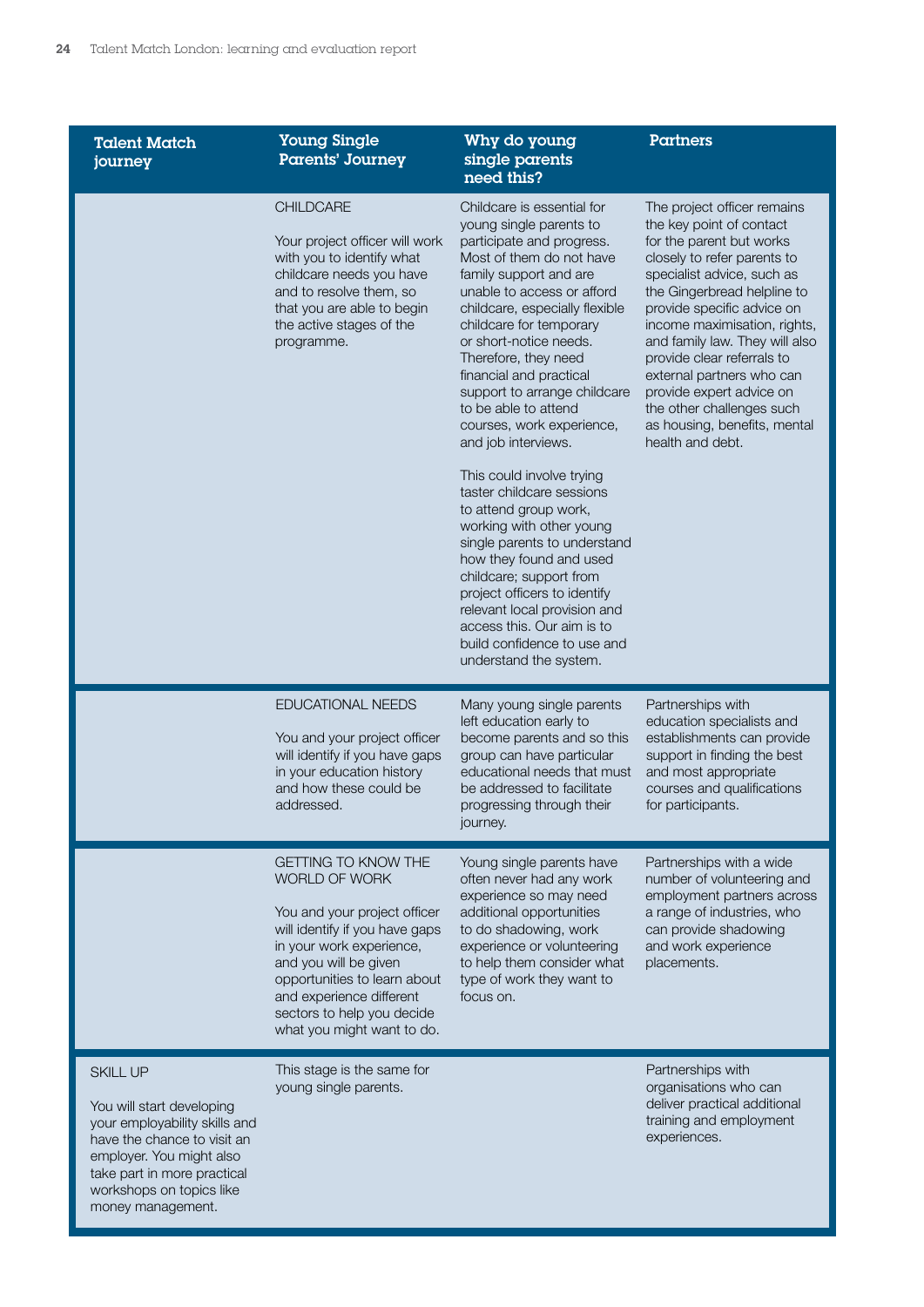| <b>Talent Match</b><br>journey                                                                                                                                                                                                                                                                                                                         | <b>Young Single</b><br>Parents' Journey                                                                                                                                                                        | Why do young<br>single parents<br>need this?                                                                                                                                                                                                                                                                 | <b>Partners</b>                                                                                                   |
|--------------------------------------------------------------------------------------------------------------------------------------------------------------------------------------------------------------------------------------------------------------------------------------------------------------------------------------------------------|----------------------------------------------------------------------------------------------------------------------------------------------------------------------------------------------------------------|--------------------------------------------------------------------------------------------------------------------------------------------------------------------------------------------------------------------------------------------------------------------------------------------------------------|-------------------------------------------------------------------------------------------------------------------|
| <b>FOCUS</b><br>The programme will become<br>much more focussed on<br>what your career goals are<br>and developing job specific<br>skills. You will have the<br>opportunity to volunteer,<br>shadow professionals, and<br>learn about starting your<br>own business. You will be<br>supported to apply for work<br>placements and training<br>courses. | This stage is the same for<br>young single parents.                                                                                                                                                            | The work experience<br>component differs from the<br>'getting to know the world of<br>work' stage as it is focused<br>on getting experience for<br>a specific role rather than<br>exploring the world of work<br>in general.                                                                                 | Partnerships with a wide<br>range of employment<br>partners to deliver this work.                                 |
| <b>ACHIEVE</b><br>You will be supported into<br>employment and training<br>opportunities.                                                                                                                                                                                                                                                              | <b>ACHIEVE AND TRANSITION</b><br><b>SMOOTHLY</b><br>You will be supported into<br>employment and training<br>opportunities, and will be<br>supported to transition<br>smoothly into working/<br>training life. | Single parents require extra<br>support to ensure that their<br>benefits transition smoothly<br>as their circumstances<br>change, and that their work<br>does make them better off.<br>They may also require help<br>to manage the challenges<br>associated with setting up<br>childcare, such as a deposit. | Gingerbread could deliver<br>this via the advice service,<br>if clear sign posting and<br>engagement is in place. |
| <b>SUSTAIN</b><br>We will continue to keep in<br>touch with you for a period<br>of at least 6 months before<br>you become a Talent Match<br>London Alumni.                                                                                                                                                                                             | This stage is the same for<br>young single parents.                                                                                                                                                            | With their additional<br>time pressures and<br>responsibilities, it must be<br>acknowledged that many<br>young parents may not<br>maintain contact once they<br>have achieved what they<br>wanted to.                                                                                                        |                                                                                                                   |

#### The journey in stages

The Single Parent Journey of Change is a long one, and we anticipate that only those with additional support and relative stability will be able to complete the full journey in one stretch. Therefore we suggest that this journey may need to be delivered in stages, which work around the practical challenges of being a young single parent.

An initial intervention could help young single parents to develop confidence, plan for short and long term goals, and gain valuable education or work experience, reaching the skill-up stage. They might then return to complete the rest of the programme at a later stage, perhaps when they have achieved more stability in their lives, or their children are older.

In addition, their career aspirations may also be a staged journey. Many young single parents don't want to focus on 'skilled', sustainable, and long-term careers when their children are very young, but would rather have the opportunity to simply earn to some extra money and focus on raising their children. This should be understood as a viable short-term goal, and parents should be supported to achieve this if it is what they want.

Through delivering Talent Match London we now better understand the multiple barriers young single parents face when trying to access support and move into employment. Our learning is to be more realistic about the number of young single parents one programme can effectively reach, support and progress into employment. We recognise that geographical targeting, with a specific focus on boroughs, would allow more effective local partnerships with referral agencies interacting with young single parents, is essential.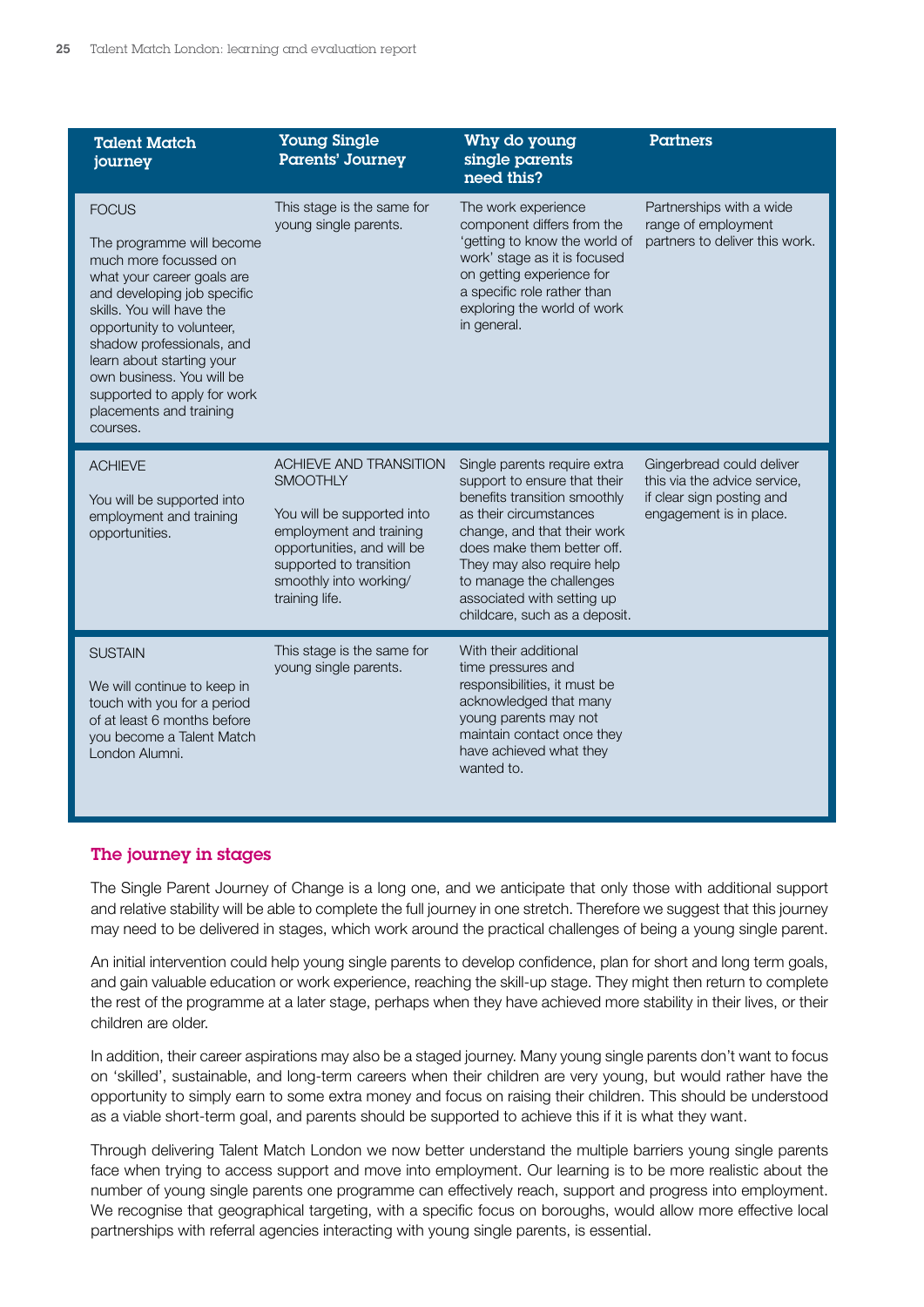## <span id="page-25-0"></span>Learning and recommendations for Gingerbread

This evaluation has identified that young single parents are a group of Gingerbread beneficiaries with specific characteristics and needs, which differ from our main beneficiaries. By identifying and understanding these differences, we are able to consider how each of our services can better serve young single parents.

#### Reaching and engaging young single parents

We have found that young single parents don't necessarily identify as such, meaning they might not seek us out or recognise themselves as potential Gingerbread beneficiaries. This poses a challenge for recruiting this group to any of our services, including membership, campaigns, and information and advice. Communication channels, messaging, and engagement strategies need to be considered and tailored to ensure that we are able to extend our offer to this group, and we can begin by conducting further research on how we might do this.

#### Providing advice and information to young single parents

We know that young single parents don't use our advice services, and yet there is a clear need for some form of the service for young single parents navigating the challenges detailed in this report. We also know that young single parents want and benefit from intensive 1-2-1 support. We need to pilot new ways of reaching this group and making the helpline and website usable and relevant to them.

#### Campaigns and policy

The policy team at Gingerbread has already identified the specific needs of single parents with young children, in relation to benefits and returning to work. Young single parents tend to fall into this group, which has have been identified as furthest from the job market. They have successfully challenged the government to allow parents on universal credit with children aged three, to spend a year in education and training, instead of job seeking. There is further work to do on policy that affects young single parents, and on campaigning that is relevant to these beneficiaries.

#### Peer support

Young single parents often experience isolation, and face a double exclusion; from their former friendships as their peers struggle to relate parents' new challenges; and from parent spaces which are frequented by older parents. However, we know that when parents do receive contact and support from their young parent peers, they really benefit from it. Gingerbread's current peer support groups are unlikely to be suitable for young single parents as they tend to be attended by older parents, but there is work for Gingerbread to do in terms of considering what a peer support offer for young single parents might look like. For example, there is a potential to trial digital channels as this is a medium that young people are comfortable with and it avoids childcare challenges.

#### Employment programmes for young single parents

Gingerbread is winding down it's delivery of employment programmes for single parents as part of the decision of the wider strategic review. This will allow Gingerbread to focus resources towards delivering more sustainable programmes for single parents that support sustainable work, in-work progression, and allow us to reach to a larger number of single parents. However, Gingerbread is well positioned to work in partnership to deliver aspects of young single parents' Journey of Change, particularly the stability stage. We are also able to provide advice and information to organisations who are working with this group about how they can tailor their service and support appropriately.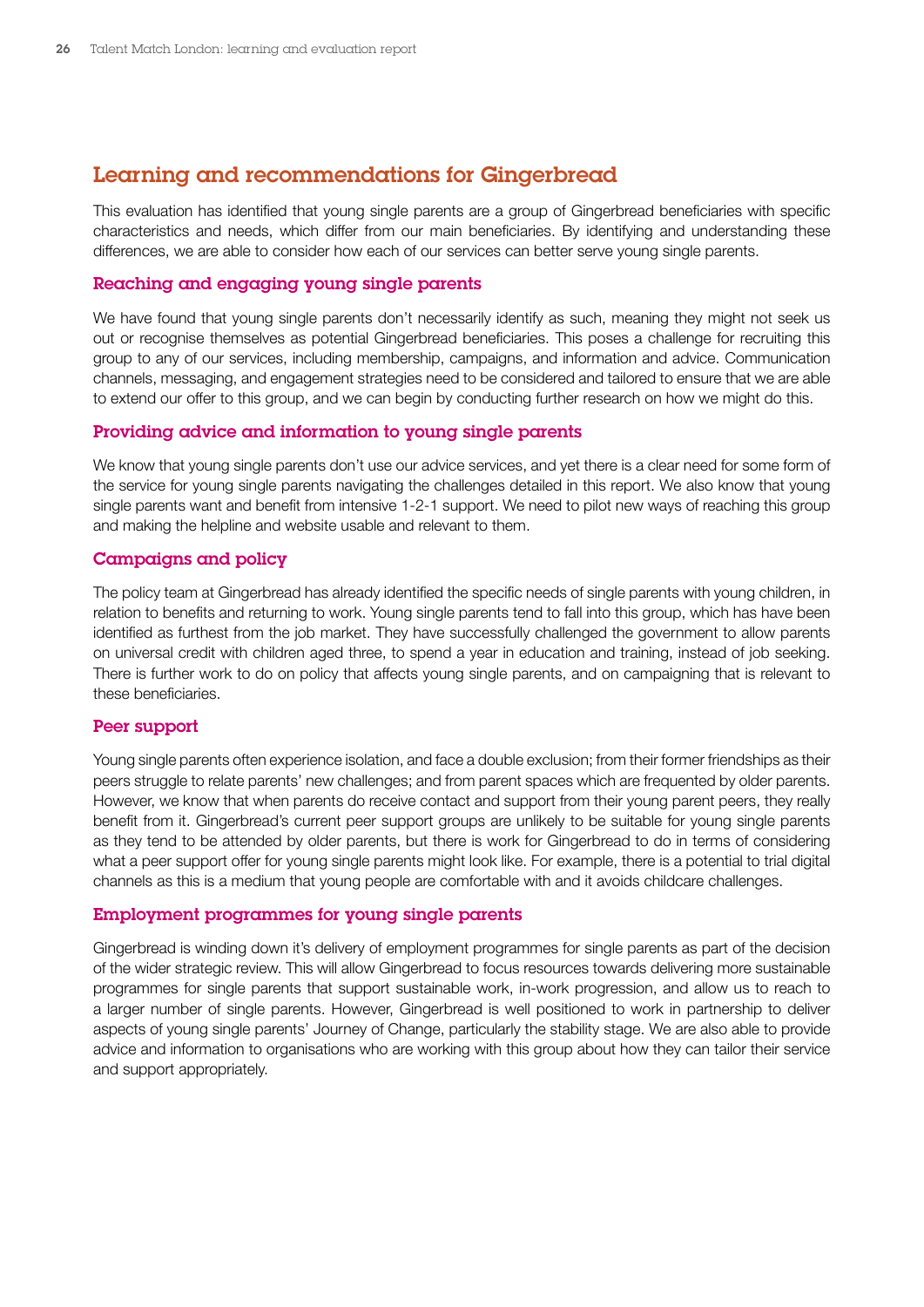## <span id="page-26-0"></span>Appendix

## Discussion guide for Talent Match parent interviews

#### **Introduction**

- Introduce interviewer, stress independence and nature of relationship with Gingerbread.
- Brief overview of project and why we're doing it:
	- Gingerbread is carrying out a review of its services for young single parents and wants to understand what it can do in the future to support single parents.
	- We're speaking to single parents from a range of backgrounds to get different views, all views are equally important to Gingerbread.
	- The views that you share will help to inform Gingerbread's new strategy.
- 1. Consent, anonymity and data storage

*Refer back to the information leaflet and talk them through it to make sure they're happy with it. Emphasise:*

Voluntary nature of study, and right to change mind at any time

- Data from the interviews will be stored securely by the research team and used to write a series of outputs including a report which will be published on Gingerbread's website.
- Any personal data we hold on you will be deleted by December 2021.
- Quotes will be used but not attributed
- If we write up your story as a case study, we will check it back with you first
- Please be as honest and open has you can no right or wrong answers.
- Interview will last around 1 hour
- Any questions?
- Are they happy for recorder to be turned on?
	- *• Turn digital recorder on if respondent confirms consent.*

#### 1. Introduction

- Can you tell me a bit about your family?
	- How old are you?
	- Number and ages/genders of children
	- Things children are interested in
	- School/nursery/childcare arrangements
	- Where they live and views on it
		- *• Housing tenure (if appropriate)*
	- What area they live in (by borough)
- 2. Being a single parent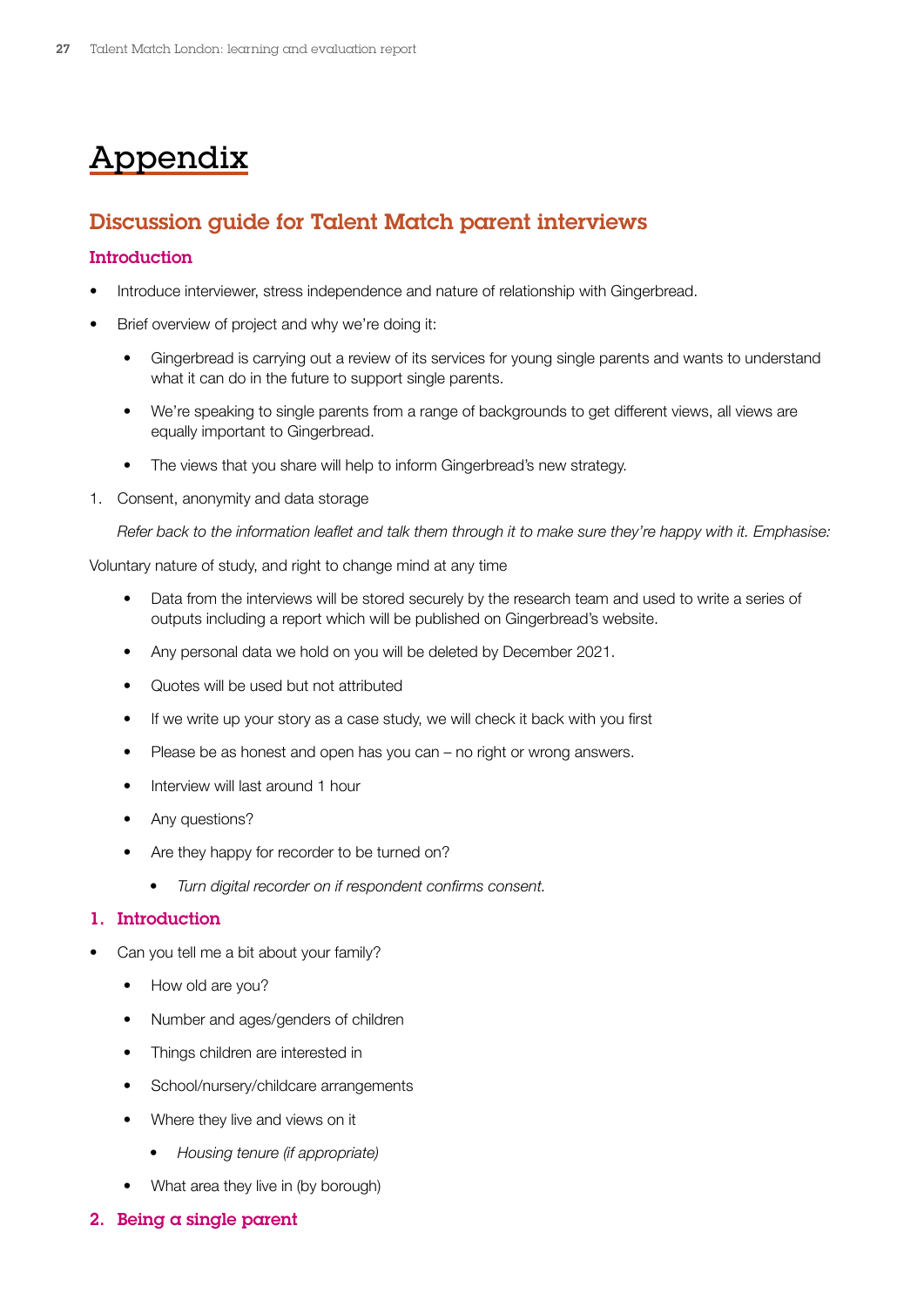- Journey to becoming a single parent
	- *• Did you expect to be a lone parent?*
	- *• Did you ever co-parent/live together?*
- Length of time as a single parent
- Relationship with other parent (if relevant).
- What single parenthood looks like for them now
	- *• Whether they have a new partner is it important to you, from when if yes?*
	- *• Role that partner plays in parenting if at all*
	- *• Do you see yourself as a single parent*
	- *• How do you feel about the label of SP?*

#### 3. Experience of Talent Match

- How did you find out about Talent Match? Specifics.
- Did you know about GB before this?
- What did you hope to get from it?
- When they first got involved in Talent Match?
- How regular was the contact/activities? Where there times when you stopped? Why?
- What have you done as part of Talent Match tell me about your TM journey, what happened? What activities did you do? What did you do first? Then what other activities? Progression through the process.
	- Prompt:
	- *• Support 121, group activities. Training, Careers advice, financial support, peer mentoring, personal development advice, counselling, other*
	- *• Practical work experience, volunteering, training/internship, applied for jobs, interviews, employed, self-employed.*
	- *• Prompt for clarity on number of meetings, exactly what they did in the meetings or events. Why they did the meetings that they did – eg just 1-2-1.*
- What do feel they achieved tools for life through being involved in the programme?
	- *• Practical: basic, confidence, focusing goals, understanding of skills employers are looking for, Id short and long term goals, specific job aim, skills for specific job, CV, ID training needed, set up own business, how to prepare for an interview*
	- *• Skills: communication, working with others, setting/achieving goals, managing feelings, confidence, reliability.*
	- *• Well-being satisfaction with life/job, happiness, anxiety.*
	- *• New knowledge?*
- Has anything changed education or employment? What are you doing now?
- What worked well? Could you see the benefit before you did it?
- What do you most value about their talent match experience?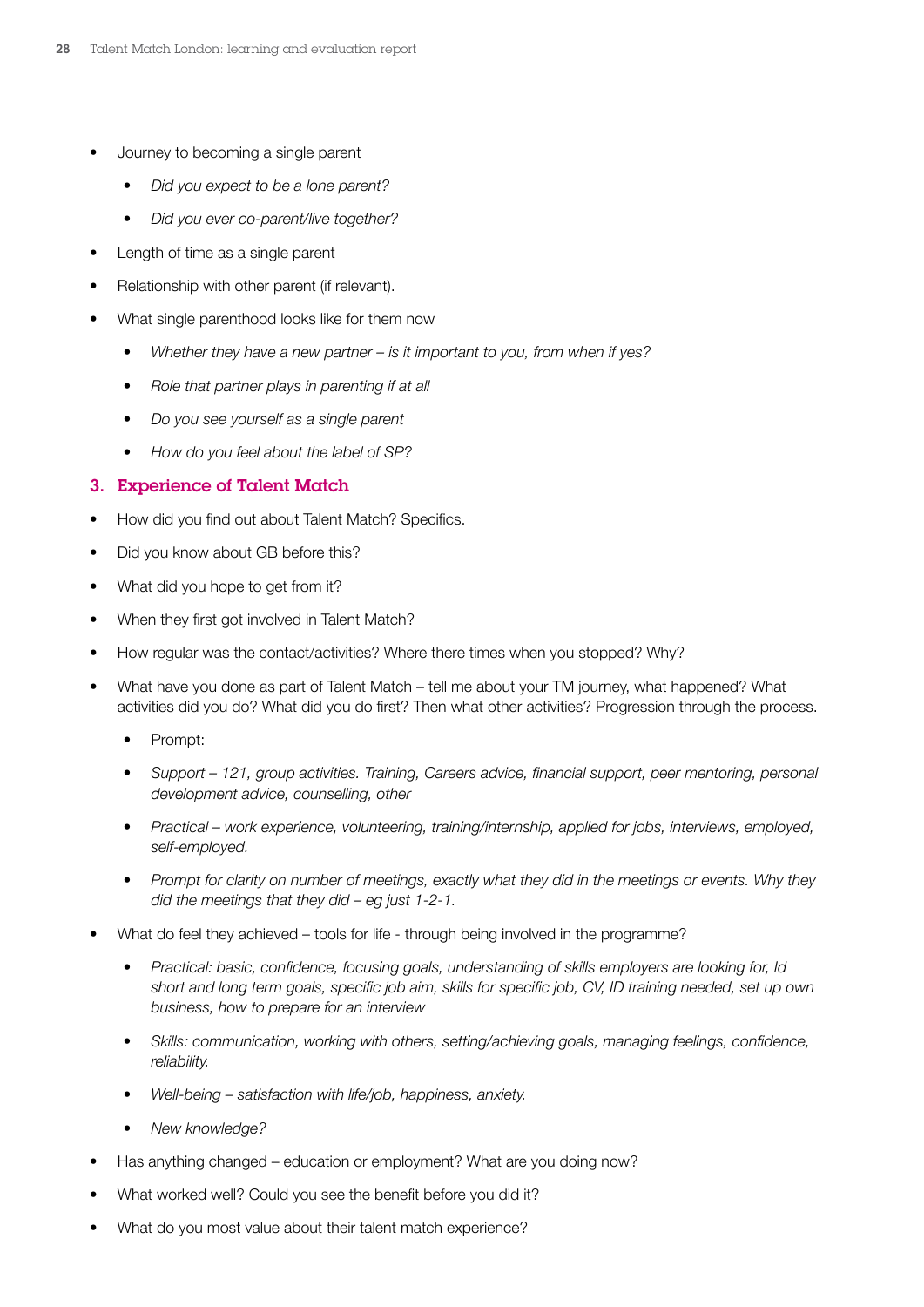- What doesn't work well? Suggestions for improvement
- Prompt issues covered, location, timing, childcare etc. What barriers were there to you participating.
- Support for personal issues?

#### 4. Employment

- If not already discussed: What type of employment would you like to do?
- In terms of employment, where do you see yourself in five years' time? Probe industry, role, job pattern
- What have you learnt from TM that will help you to get here?
- What else do you need to help you get there?
- At the moment, what are the most important factors when considering employment options you want to go for? Probe childcare, type of work, salary, location, opportunities to progress
- What limits your ability to move into employment?

i. Practical – childcare costs/provision, flexible working, local, hours/shift patterns, salary, negative impact on overall income, health.

ii. Personal – confidence, experience, bias against SPs/young parents, support to search for/apply for work.

#### 5. Support used/needed by parent (prompt for Qs relating to being young)

- Gingerbread works with people who have really different backgrounds, different stages of their lives, different ages, but people go on a journey. If you think about a line where at one end things are really tough and you're really striving to get by and at the other end you and your family are thriving, how far along that line would you say that you are now?
	- *• Why?*
	- *• What support would you like in the future to get to next stage?*
- Could you describe your support network?
	- *• Do you know other SPs? Is this important to you?*
- What challenges have you faced as a young single parent? Probe financial, emotional, practical. Short term or long term.
	- *• Did these change from previously? Eg welfare and benefits first interaction?*
- What support have you accessed to help you address the challenges (maybe long term/short term):
	- *• Personal, social, peer, others' experiences etc.*
	- *• Advice, information, legal, financial, housing, training/skills,*
	- *• Job Centre, Social Services, Family Nurse Partnership, charities (including Princes Trust),*
	- *• Have you accessed/do you need/look for short-term (to address an immediate issue) or long-term support (to help them achieve longer-term aims)? IE at transition or longer term challenges of being a SP.*
	- *• Do you look for that support actively?*
- Do they seek advice via phone helplines?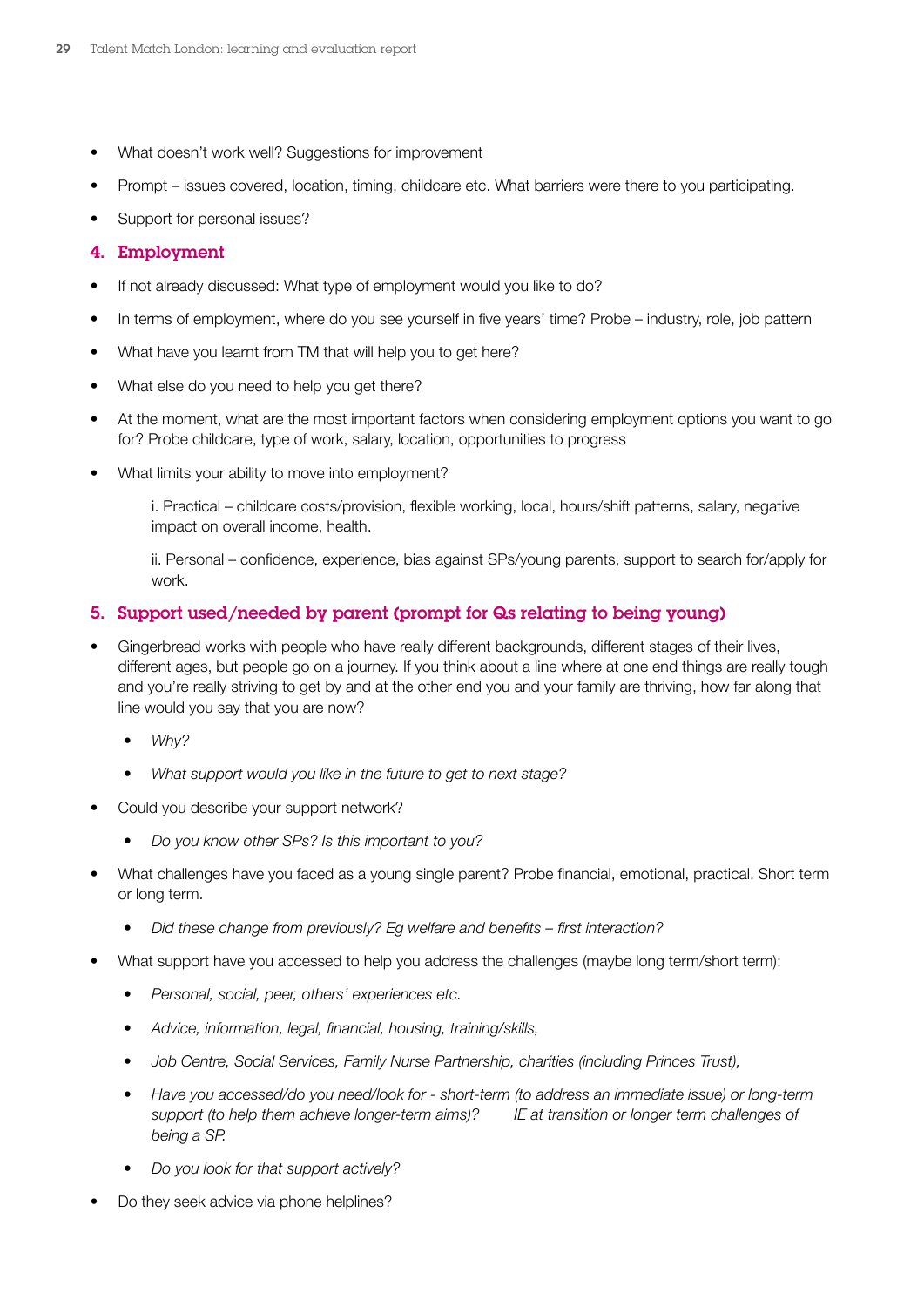- b. Where do they find out about HLs?
- c. Which organisations have they contacted?
- d. What issues did/do they call about? What experience?

*i. Are they useful?* 

#### 6. Final questions – Gingerbread and reaching other young single parents

- I'm interested in how well we share the other work of GB and GB services to people on TM. Could you talk to me about what you understand GB aims to do?
- What services does GB provide? Have you used any others?
	- *• i. If used, what experience and satisfaction.*
- What part of that do you think is relevant to you? Especially as a young person?
- What else could be done to be more relevant to you?
	- *• i. What other services*
	- *• ii. What do you think young SPs want from GB.*
- I'm going to name a few other GB services, can you tell me if you've heard of them?
- Finally how can we get other young single parents like you involved?
- How do we reach other young single parents like you?
- 7. Closing
- Any questions? Address for vouchers. Further contact preferences for sharing report.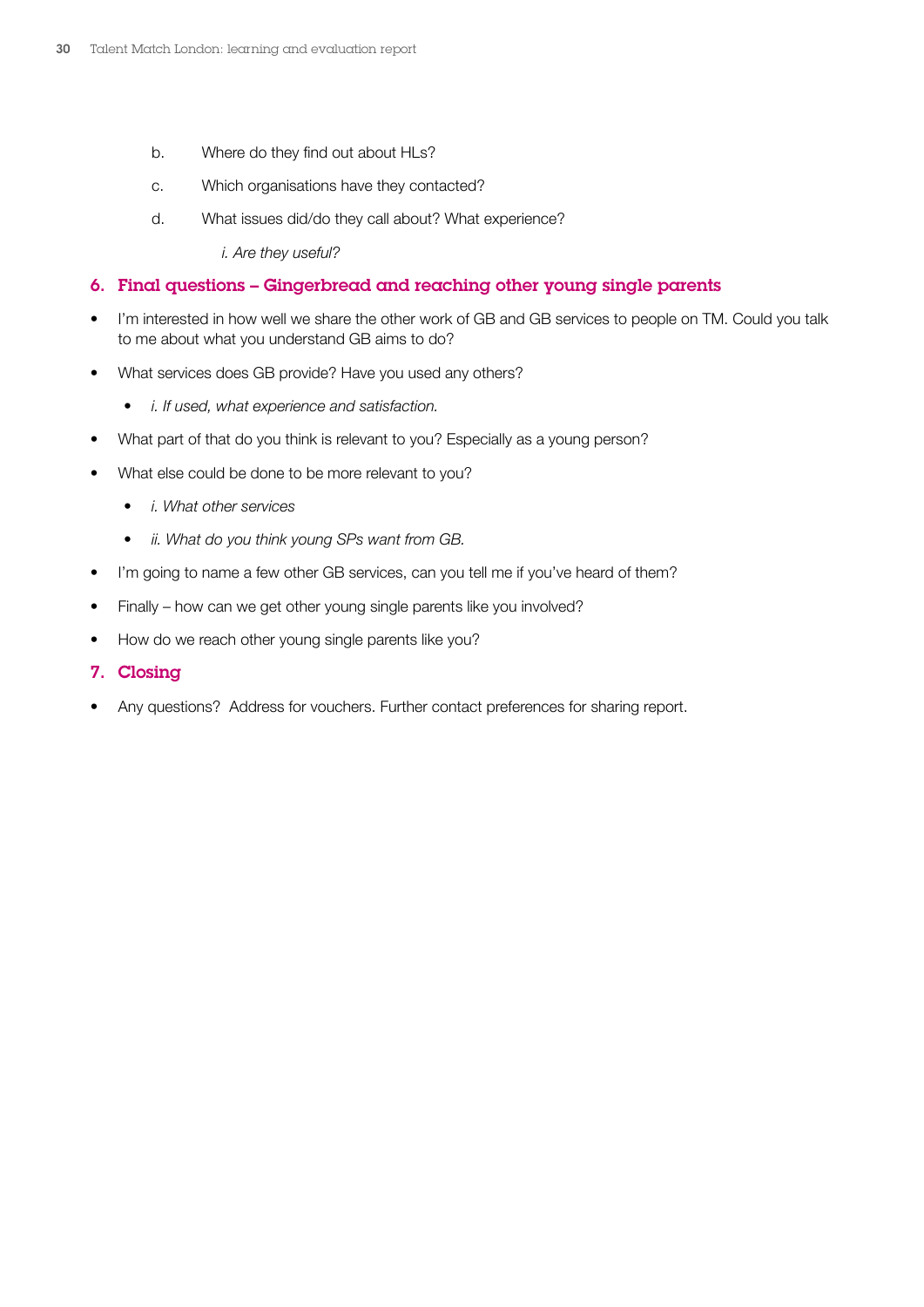## <span id="page-30-0"></span>References

[i Rabindrakumar S. 2018. One in Four: A Profile of Single Parents in the UK. Gingerbread. https://www.](https://www.gingerbread.org.uk/policy-campaigns/publications-index/one-four-profile-single-parents-uk/ ) [gingerbread.org.uk/policy-campaigns/publications-index/one-four-profile-single-parents-uk/](https://www.gingerbread.org.uk/policy-campaigns/publications-index/one-four-profile-single-parents-uk/ ) 

<sup>ii</sup> Partnership for Young London. 2018. Young Parents in London: Living with Precariousness.p2 http:// [www.4in10.org.uk/userfiles/Young%20Parents%20in%20London.%20FV..pdf](http://www.4in10.org.uk/userfiles/Young%20Parents%20in%20London.%20FV..pdf ) 

iii Partnership for Young London. p3

[iv Department for Work and Pensions \(DWP\). Lone Parent Obligations: an impact assessment. 2013.](https://assets.publishing.service.gov.uk/government/uploads/system/uploads/attachment_data/file/211688/rrep845.pdf ) [https://assets.publishing.service.gov.uk/government/uploads/system/uploads/attachment\\_data/](https://assets.publishing.service.gov.uk/government/uploads/system/uploads/attachment_data/file/211688/rrep845.pdf ) [file/211688/rrep845.pdf](https://assets.publishing.service.gov.uk/government/uploads/system/uploads/attachment_data/file/211688/rrep845.pdf ) 

v Partnership for Young London. p4

vi Partnership for Young London

[vii Single Parent Statistics, Gingerbread https://www.gingerbread.org.uk/policy-campaigns/publications](https://www.gingerbread.org.uk/policy-campaigns/publications-index/statistics/)[index/statistics/](https://www.gingerbread.org.uk/policy-campaigns/publications-index/statistics/)

viii Rabindrakumar p11

**ix Gingerbread. Advice and Information Evaluation Report 2017-2018** 

x DWP 2013

[xi Gingerbread. Upfront – a childcare guarantee. 2016 https://www.gingerbread.org.uk/wp-content/](https://www.gingerbread.org.uk/wp-content/uploads/2017/10/Upfront.pdf ) [uploads/2017/10/Upfront.pdf](https://www.gingerbread.org.uk/wp-content/uploads/2017/10/Upfront.pdf )